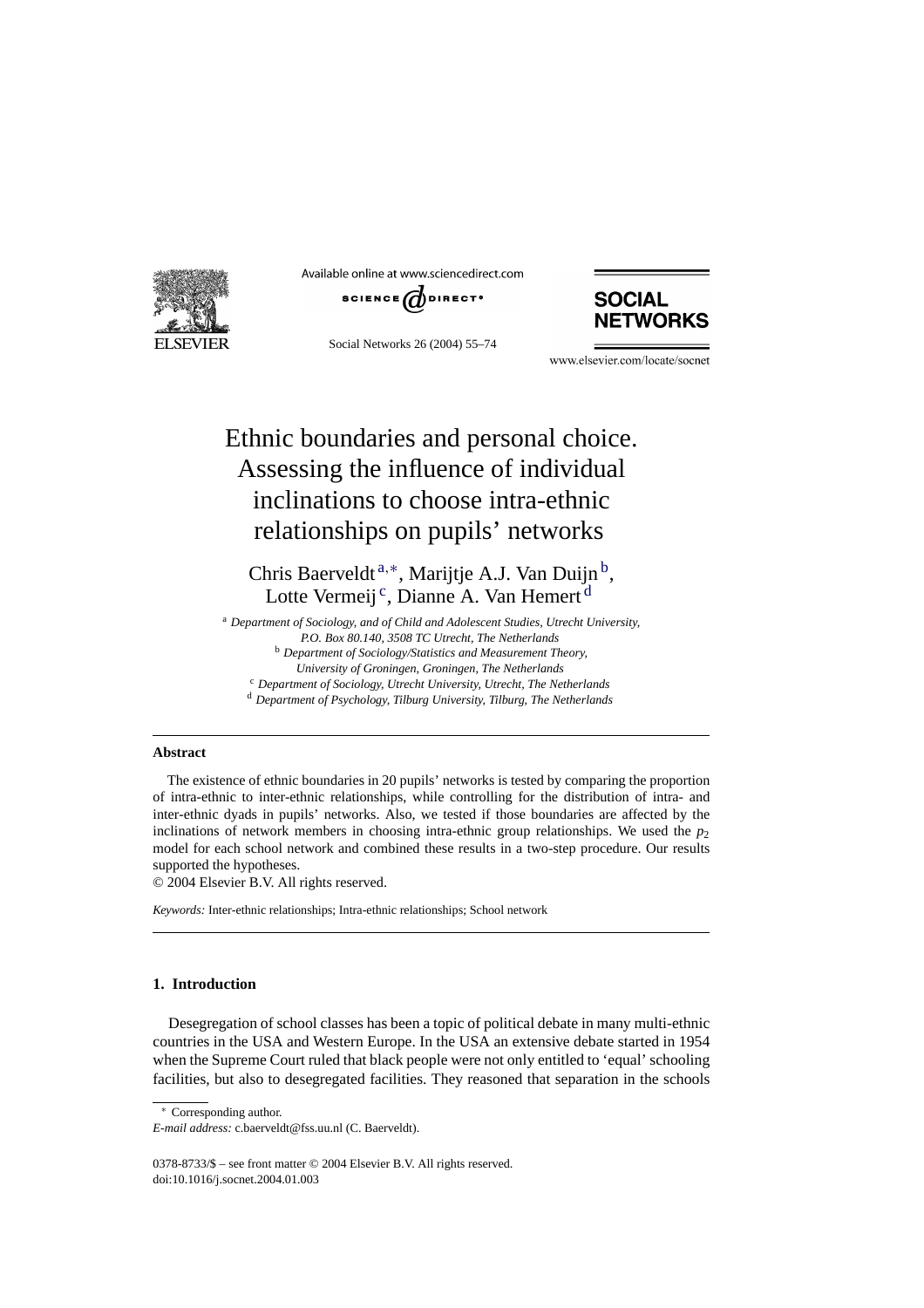'generates a feeling of inferiority (in black children) that may affect their hearts and minds in a way unlikely ever to be undone' ([Brown v. Board of Education of Topeka, 1954\)](#page-16-0). In 1957, the US army had to escort a group of nine black children to their school in Little Rock, through an angry crowd of white people. Although a lot has changed, school segregation is still a political issue, for instance, in The Netherlands [\(Dors et al., 1991; Gramberg, 1998,](#page-16-0) [2000; Leeman and Veendrick, 2001; Overmaat and Ledoux, 2002; SCP, 1995; Teunissen,](#page-16-0) [1998; Vermeulen, 2001\).](#page-16-0)

One important reason for the political unease is that the ethnic composition of the school environment is strongly believed to have social effects. Advocates of school desegregation reason that inter-ethnic contact is needed to prepare young people for a life in a multicultural society. Friendly, day-to-day contact with classmates of other ethnic backgrounds is argued to break down existing inter-ethnic prejudice and thereby reduce inter-ethnic tension and antagonism. This should reduce pupils' inclination to restrict their personal relationships to people of the same ethnic group, and thus generate more intra-ethnic relationships. But these ideas are not undisputed; some authors ([Allport, 1954; Brewer and Miller, 1984;](#page-16-0) [Hewstone and Brown, 1986; Howes and Wu, 1990\) ha](#page-16-0)ve stated that contact reduces prejudice only under specific conditions. Others ([Epstein, 1983; Schofield, 1991\)](#page-16-0) have observed that pupils of mixed school classes tend to spontaneously establish ethnic boundaries between themselves. As we will show, research on this topic has not been conclusive and this is partly because most researchers neglected the network aspects in their theory, design and method of analysis. In our study we tried to overcome some of these problems, and we therefore present the results of a social network study on classes in 20 high schools, using a special model for dyadic data, the *p*<sup>2</sup> model ([Lazega and Van Duijn, 1997\).](#page-17-0) We concentrate on two topics in this article. First, we examine the existence of ethnic boundaries, i.e. the distribution between intra- and inter-ethnic relationships, controlled for the opportunity structure given by the ethnic distribution of pupils' networks. Second, we explore the extent to which ethnic boundaries are affected by pupils' inclinations to choose own-group relationships, while recognizing that ethnic boundaries may also be due to other mechanisms.

# *1.1. Theory*

A common feature in theories on the emergence of inter-ethnic relationships is the idea that inter-ethnic relationships can only arise when people from one ethnic group have contact with people from another group. Authors like [Allport \(1954\)](#page-16-0) and [Pettigrew \(1986\)](#page-18-0) have argued that contacts within a cooperative framework diminish prejudices and strengthen positive attitudes about the other group. This will enhance the chance that people will engage in relationships. It should be noted that schools generally provide cooperative frameworks for contacts between pupils and it could be argued that the chance that friendships develop runs parallel to the chance that pupils have contact. Along this line of thinking, the chance that pupils have contacts with pupils of other ethnic groups should completely predict the chance that they establish inter-ethnic relationships. Because only contact opportunity plays a decisive role here, this hypothesis is called the 'opportunity hypothesis' [\(Hallinan, 1982\).](#page-17-0)

However, the opportunity hypothesis has been criticized by some authors who state that the process of transition from availability into positive relationships (such as friendships) is not neutral to ethnic background. It has been argued ([Kandel, 1978; McPherson et al.,](#page-17-0)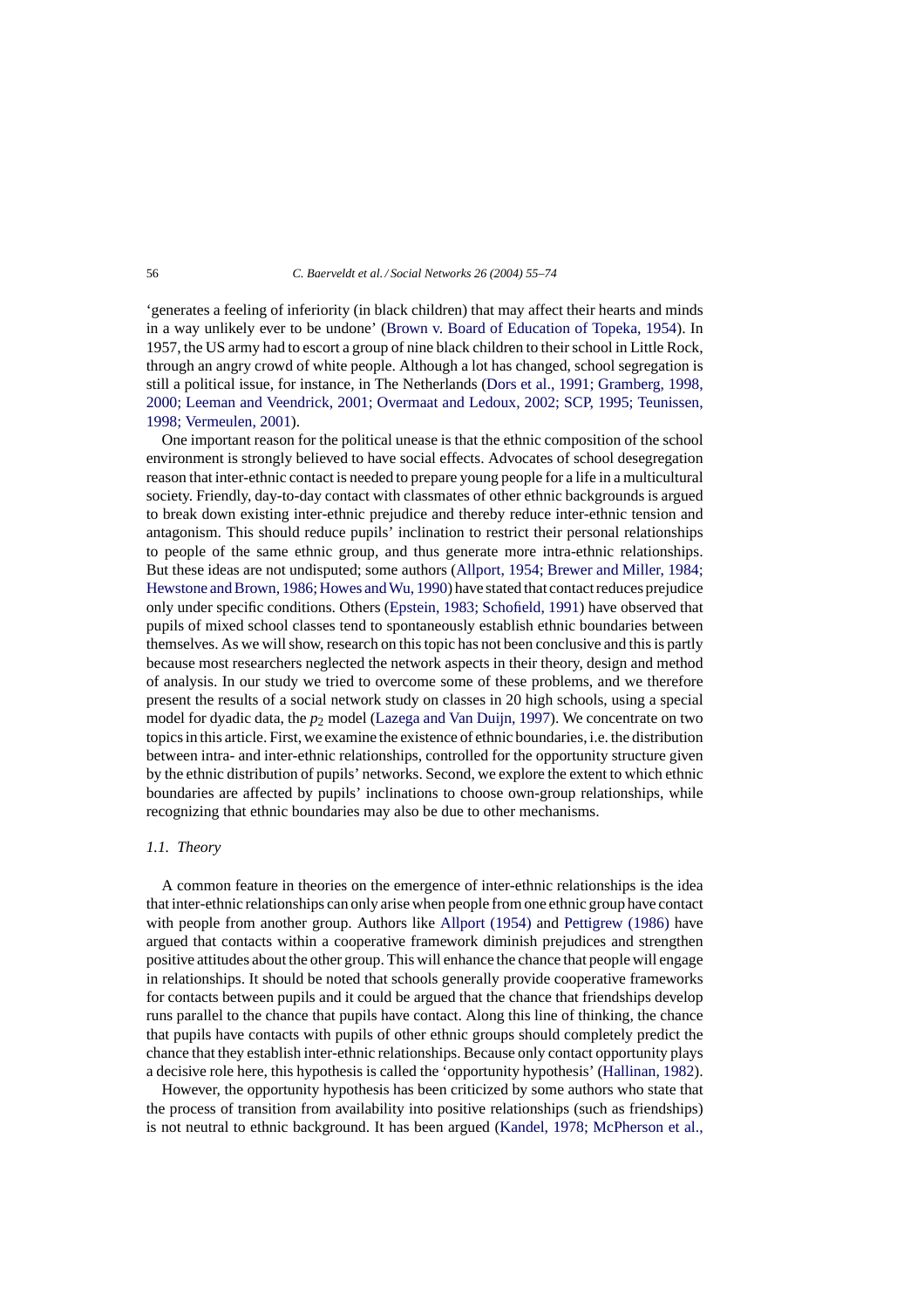[2001\)](#page-17-0) that people prefer to interact with people who are like themselves. Members of the same ethnic group can be alike with respect to cultural values, traditions, experiences or opportunities. Thus, a preference for intra-ethnic relationships could be explained by the social identity theory [\(Tajfel and Turner, 1979\),](#page-18-0) which states that people need to belong to a group with a special identity. For many people, ethnicity serves this purpose. A social identity generally motivates people to accentuate their differences with people in other groups rather than their similarities, augmenting prejudice rather than diminishing it, and thus preventing inter-ethnic relationships from developing.

While most of the literature refers to preferences as the causal factor for intra- and inter-ethnic relationships, this is not generally accepted. For instance, [Granovetter \(1986\)](#page-17-0) argued that there are many reasons that might cause pupils to refrain from inter-ethnic relationships. He stated that peer pressure, for instance, might prevent those relationships from developing, even if some pupils liked (certain) others with a different ethnicity. However, while the mechanism and causes might differ, the outcome remains the same: pupils have an individual inclination to engage more in intra-ethnic than in inter-ethnic relationships. Because we are interested primarily in the effects of behavior (choice of relationships) on networks, we will not discriminate between the processes underlying these choices but rather focus on pupils' inclinations.

### *1.2. Hypotheses*

When studying pupils' networks, we might assume that the opportunity for each pupil to engage in a positive relationship (such as friendship or support) with any other pupil in the network is the same for any pair of actors, irrespective of either actor or dyadic characteristics. However, assuming that individual pupils have an inclination to engage more in intra-ethnic than in inter-ethnic positive relationships, the chance that two pupils actually have a positive relationship is larger for intra-ethnic than for inter-ethnic pairs of actors. Thus, the first hypothesis is as follows.

**Hypothesis 1.** The probability that two pupils will have a positive relationship is larger for intra-ethnic than for inter-ethnic pairs of actors.

Using the definition by [Wasserman and Faust \(1994\), "](#page-19-0)A dyad consists of a pair of actors and the (possible) tie(s) between them," we conclude that hypothesis 1 concerns variables on the dyadic level, because it refers to ethnic differences or similarities between pairs of actors and to the relationships between them. For hypothesis 1 the total number of dyads is divided into inter- and intra-ethnic dyads. The intra-ethnic density is defined as the number of intra-ethnic relationships divided by the total number of intra-ethnic pairs of actors. The inter-ethnic density is defined in a similar way. Consequently, ethnic boundaries between pupils occur when the intra-ethnic density is larger than the inter-ethnic density. If hypothesis 1 is supported for one network, an ethnic boundary exists in that network and vice versa.

Ethnic boundaries might also develop without individual inclinations for intra-ethnic relationships. For instance, if a class includes three girls of an ethnic minority, an ethnic boundary might develop because pupils tend to engage in same-sex relationships. Also, ethnic boundaries might be amplified by pupils' dispositions to reciprocate relationships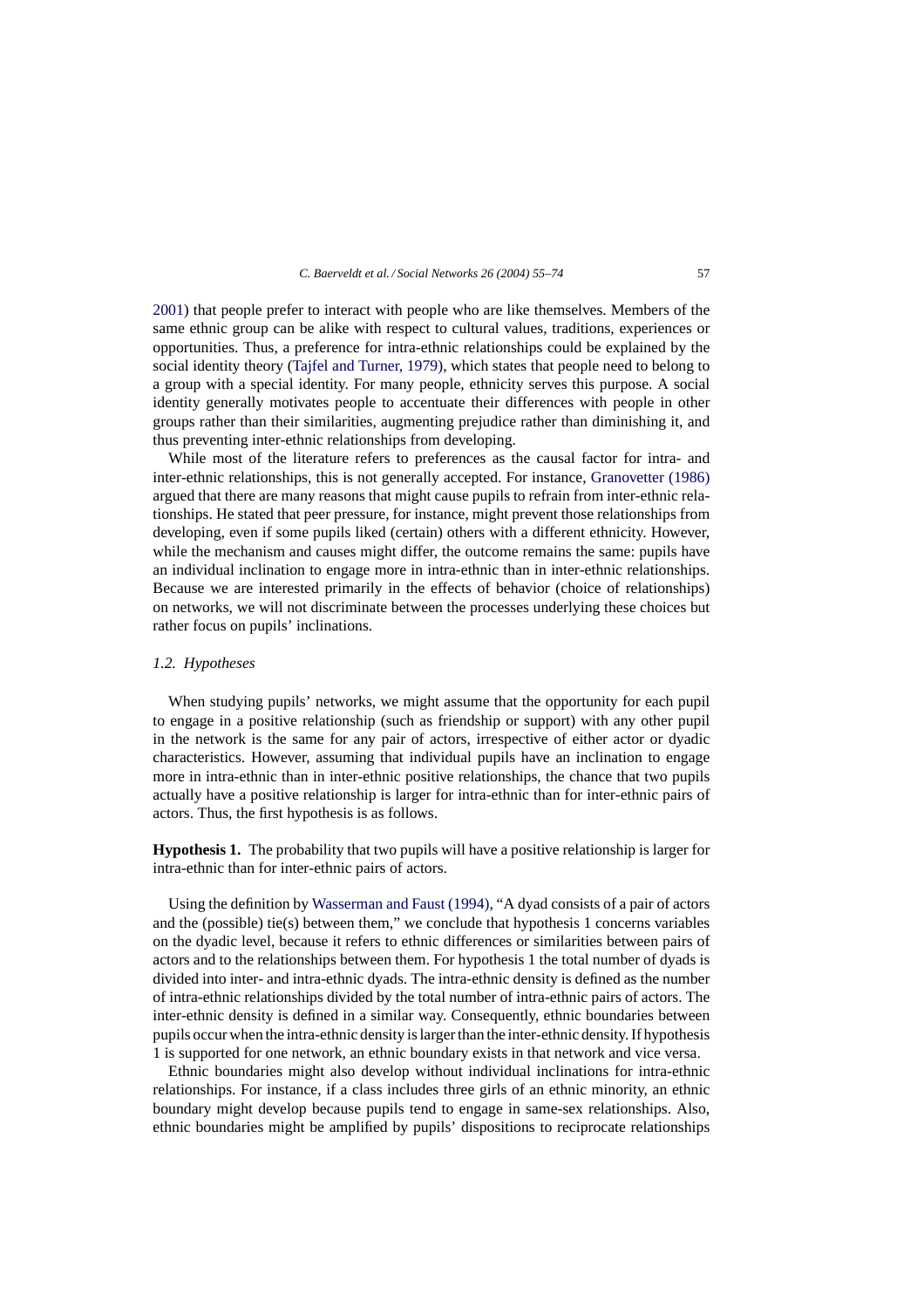whatever their ethnic status. Our aim was to test the effects of individual inclinations for intra-ethnic relationships on ethnic boundaries, controlling for some of the other causes. This resulted in hypothesis 2.

**Hypothesis 2.** An ethnic boundary is caused by individual inclinations to engage more in intra-ethnic than in inter-ethnic relationships.

Hypothesis 2 has a dependent variable on the dyadic level. The independent variable, formulated as an individual inclination, and therefore easily mistaken as an actor characteristic, is a dyadic characteristic, because it is based on the characteristics of both actors in the dyad. In our analysis we will allow the effects of various other variables, both on the dyadic and on the individual actor level.

It should be noted that neither hypothesis competes with the opportunity hypothesis, but rather includes it. While arguments underlying individual inclinations to engage in intra-ethnic relationships are often put forward as criticism to the opportunity theory, none of the critics would negate the importance of opportunity for a network structure. In fact, it does not make sense to test for ethnic boundaries without taking into account the opportunity structure of intra- and inter-ethnic relationships. We have therefore incorporated this structure directly into our hypotheses.

#### *1.3. Previous research*

In testing the existence of ethnic boundaries and the effect of intra-ethnic inclinations, empirical research has not been conclusive. Some authors ([Howes and Wu, 1990; Saharso,](#page-17-0) [1995; Smith and Schneider, 2000; Woods and Grugeon, 1990](#page-17-0)) found evidence for many inter-ethnic relationships. However, this cannot be seen as an argument against ethnic boundaries (hypothesis 1), because there are also many intra-ethnic relationships. Other authors (for example, [Clark and Ayers, 1992; DuBois and Hirsch, 1990; Schofield, 1979; Schofield,](#page-16-0) [1982; Schofield, 1986\)](#page-16-0) concluded that the preference for developing relationships with members of the own-ethnic group is strong. However, these results cannot be interpreted as conclusive support for hypothesis 2 because of methodological reasons which will be outlined below.

Some studies have tried to measure in-group preferences using questionnaires. For example, [Kinket and Verkuyten \(1999\)](#page-17-0) asked pupils to rate different ethnic groups on several attributes, such as honesty and smartness. [Verkuyten et al. \(1996\)](#page-19-0) asked pupils to rate different ethnic groups on how much they would like to interact with a representative of these groups. [Patchen \(1982\)](#page-18-0) questioned pupils on a wide range of attitudes towards their own group and other groups. Although these studies clarify some of the processes regarding the formation of intra-ethnic preferences, they do not add to the explanation of ethnic boundaries. It is not clear how people's preferences relate to actual behavior since, depending on the circumstances, they may act very differently from their expressed attitudes, for instance, when they are pressured by others ([Granovetter, 1986\).](#page-17-0) And as we have already reasoned, opportunity can have a strong influence on segregation, even leading to ethnic segregation between people who would prefer inter-ethnic relationships above intra-ethnic ones. Thus, neither hypothesis 1 nor 2 was tested by these studies.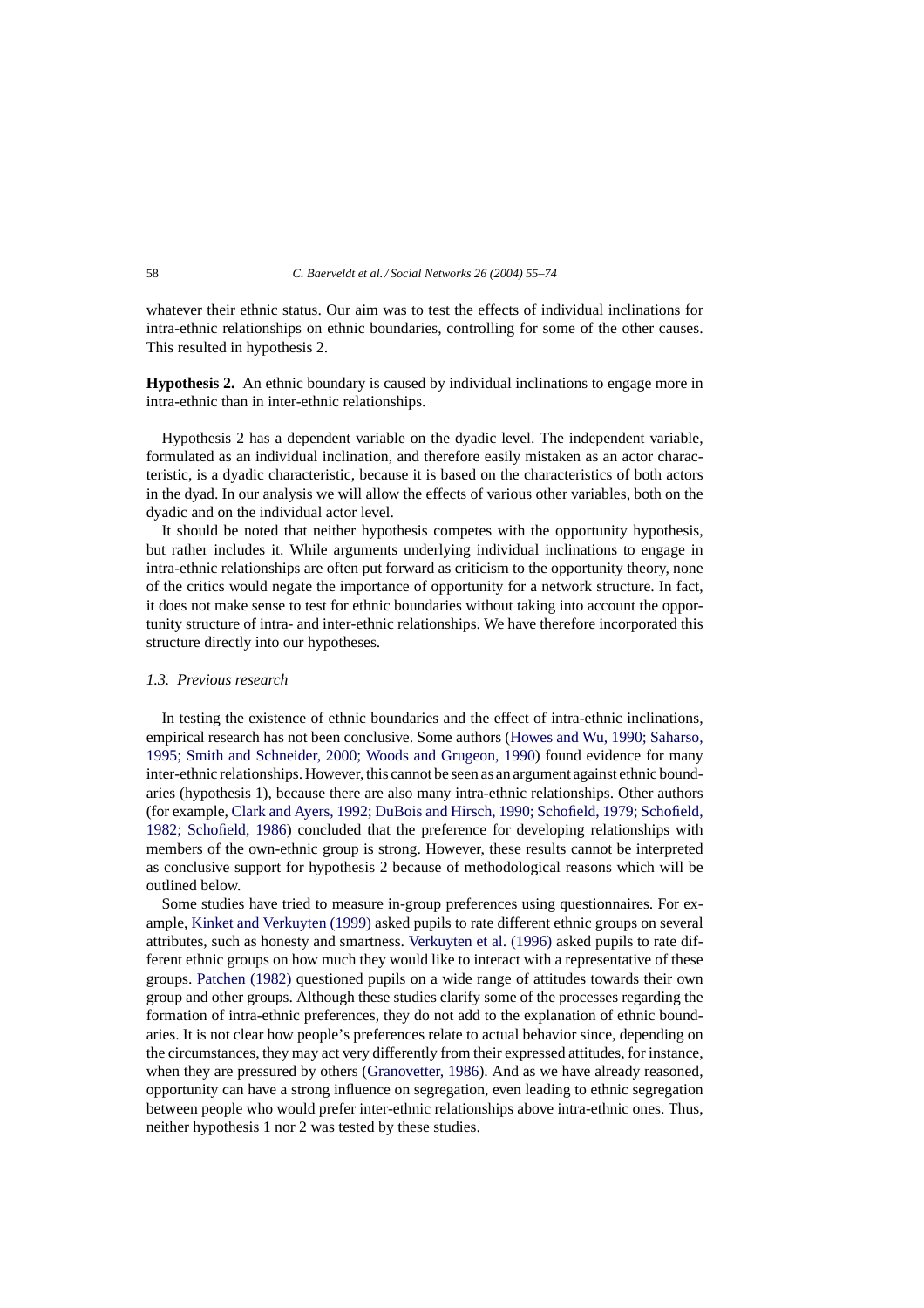To avoid the problems of interpreting the consequences of attitudes, many studies focus directly on actual relationships. [DuBois and Hirsch \(1990\)](#page-16-0) asked respondents whether or not they had other-ethnic friends. [Patchen \(1982\)](#page-18-0) asked respondents how much they interacted with other-ethnic peers. Sometimes a personal network approach was used to determine the prevalence of inter-ethnic relationships. In these studies respondents were asked to name their (for example, three) best friends and were then asked to indicate which ethnic group each friend belonged to [\(Fong and Isajiw, 2000; Smith and Schneider, 2000\). T](#page-16-0)he main limitation of these studies is that the number of other-ethnic friends or the ratio of other-ethnic friends to same-ethnic friends says nothing about the respondents' individual inclinations because the studies did not control for the opportunities for relationships. Because schools, neighborhoods, working places, etc. are often segregated, people often have more opportunities to engage in relationships within their own group. They might, for instance, prefer inter-ethnic relationships but still have more intra-ethnic than inter-ethnic relationships because they live in a mono-ethnic neighborhood or visit a mono-ethnic school.

Researchers have tried to control for opportunity structures by studying entire networks, such as school classes or entire school populations, with the advantage that the ethnic composition could be used as a proxy for opportunity. However, in many cases, the analysis was conducted only on the group level (such as school class). [Shrum et al. \(1988\)](#page-18-0) used classroom segregation scores, while others used several different group-level measures as control variables (Dors, 1987; Joyner and Kao, 2000; Rícan, 1996; Schofield, 1979; [Schofield and Sagar, 1977; Shaw, 1973\)](#page-16-0). These approaches were limited in the sense that they aggregated over all pupils in the network and ignored the individual and dyadic levels. In order to test our first hypothesis, examining the existence of ethnic borders, we also aggregate, not over all pupils, but over subgroups. For the second hypothesis, testing possible explanations from individual and dyadic characteristics, aggregating was no longer possible since we needed to analyze dyadic relationships. Our aim was to distinguish several, possibly competing, explanations, such as the effect of ethnic background controlling for gender effects. There is no agreement on the relative importance of these effects. Some authors ([Kistner et al., 1993; Schofield, 1982; Schofield and Sagar, 1977; Smith and Schneide](#page-17-0)r, [2000\)](#page-17-0) reported that ethnic similarity is more important for girls than for boys. On the other hand, [Patchen \(1982\)](#page-18-0) found that boys show more negative inter-ethnic behavior. Gender was also shown to be a stronger divider than ethnicity ([Baerveldt and Snijders, 1994; Hallinan](#page-16-0) and Smith, 1985; Hallinan and Williams, 1989; Rícan, 1996; Schofield, 1982; Schofield and [Sagar, 1977; Shrum et al., 1988; Smith and Schneider, 2000\). T](#page-16-0)hus, ethnic boundaries within a network could be caused by a preference for same-sex relationships rather than ethnicity.

Unfortunately, dyadic studies are rare. Although [Clark and Ayers \(1992\)](#page-16-0) used a dyadic approach, they omitted the dyads that did not result in a friendship and their data were restricted to only one school. More sophisticated studies in the field of inter-ethnic relationships among pupils were conducted by Hallinan and her colleagues. Her earlier studies examined cross-sectional and longitudinal sociometric data of all pupils in 16–20 multi-ethnic school classes, resulting in complete networks ([Hallinan, 1982; Hallinan and Smith, 1985;](#page-17-0) [Hallinan and Teixeira, 1987a,b;](#page-17-0) [Hallinan and Williams, 1987\).](#page-17-0) Later studies were based on a large national survey among high school pupils [\(Hallinan and Williams, 1989; Kubitschek](#page-17-0) [and Hallinan, 1998\).](#page-17-0) The latter authors used weighted logistic regression to model the presence or absence of a dyadic relationship, using individual and dyadic explanatory variables.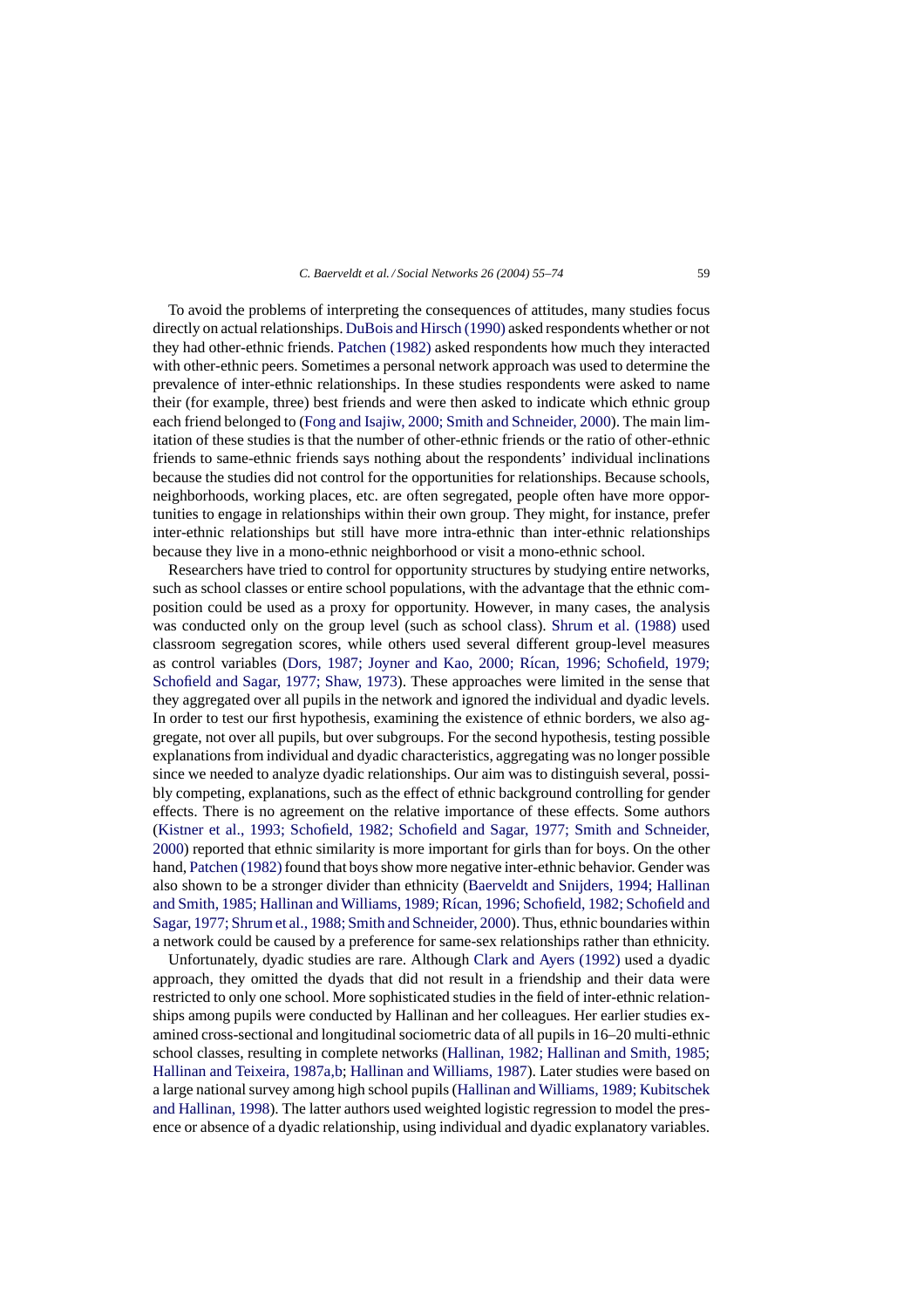To avoid the problem of dependence between dyads, caused by the fact that the relationships reported by one pupil cannot be regarded as independent from each other, they took a sample from the many available dyads; this sample was subsequently corrected by the weighted analysis. In these dyadic studies no distinction was made between dyads derived from the same or from different school networks, so that the opportunity structure was ignored.

In his analysis of 130 school networks, [Moody \(2001\)](#page-17-0) used a two-step approach: first he analyzed all networks with a dyadic model and then he analyzed the results from the first analysis using explanatory variables at the network (i.e. school) level. We followed a similar approach for the 20 school networks in our data, using a different dyadic model.

We concluded that the presence of ethnic boundaries (hypothesis 1) and the effect of personal inclinations to engage more in intra-ethnic than in inter-ethnic relationships (hypothesis 2) should be tested by standardizing for the opportunities for contact. One way of standardizing is to study entire networks in which opportunities between members can be regarded as equal, as in pupils' networks. If the association between opportunity and actual relationship is stronger between members of the same ethnic group than between members of different groups, hypothesis 1 is supported. In testing hypothesis 2, ethnic boundaries have to be accounted for by explanations other than personal inclinations. The association between opportunity, inclinations, and actual relationships could be influenced by personal features, such as relationships outside the studied network, or dyadic features, such as different sex. In addition, endogenous network effects, in particular the inclination to reciprocate a relationship, might interact with effects of ethnic inclinations on the emergence of relationships. The analysis should therefore include not only the status (existence or magnitude of a positive relationship) of dyads as a dependent variable, but also independent variables at the individual and dyadic level.

## **2. Methods**

Data from the Dutch Social Behavior Study (DSBS) ([Baerveldt, 2000; Baerveldt and](#page-16-0) [Snijders, 1994; Houtzager and Baerveldt, 1999](#page-16-0)) were used. The participants comprised 1317 pupils from 20 urban high schools, aged 16–18 years with an equal number of boys and girls. High schools in The Netherlands are usually tracked: pupils can choose between several levels of secondary education. Most schools cover several tracks, but the classes in a school consist of pupils from the same track. The DSBS respondents were all students in the senior year of an intermediate level of secondary education, the so-called MAVO. MAVO-level pupils study languages, sciences and some basic technical subjects.

In many North American studies, a simple distinction is made between one majority (whites) and one minority group (blacks), but this is not appropriate for The Netherlands. The 17% of the Dutch population that is considered to comprise minority members (firstand second-generation immigrants) originate from many countries. The three largest groups (i.e. people from Turkey, Surinam and Morocco) together account for less than one-third of all minority members. The inclination to segregate differs for the various groups ([Fong and](#page-16-0) [Isajiw, 2000; Joyner and Kao, 2000\).](#page-16-0) Cultural, religious and linguistic similarities between groups might facilitate satisfying interaction between members [\(Lee and Gudykunst, 2001;](#page-17-0) [Van Oudenhoven and Eissen, 1998; Redmond, 2000\) S](#page-17-0)urinamese people may, for example,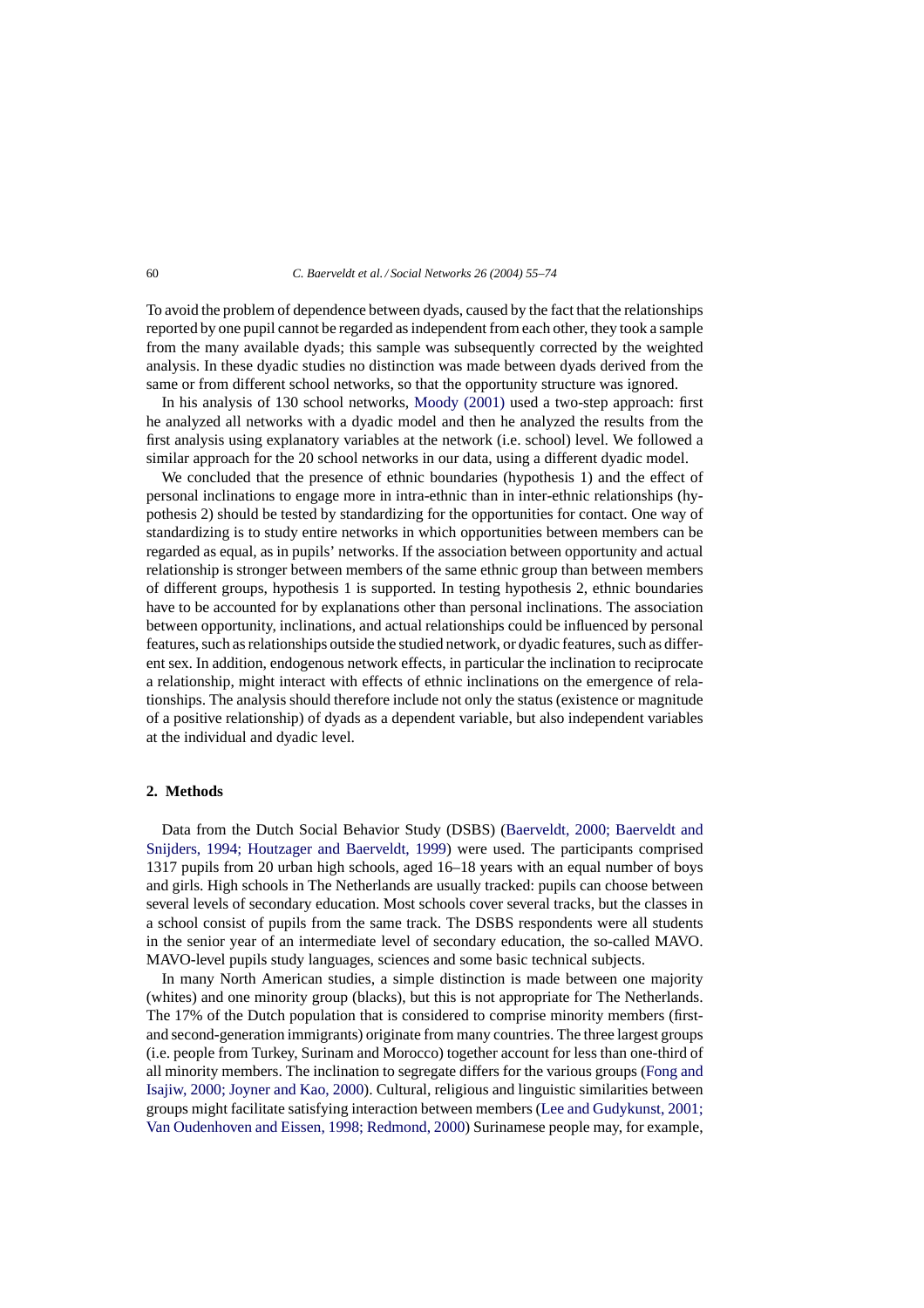interact more easily with native Dutch because the school system in Surinam is largely based on the Dutch example, and the Dutch language and culture are relatively familiar. In the same manner, people of Turkish and Moroccan descent might be closer because both countries are Islamic and both groups have a similar immigration history. We therefore distinguish several major ethnic groups in the present study.

Ethnicity was measured as the country of birth of both parents. For example, a respondent was considered to be Turkish only when both his or her parents originated from Turkey. We restricted our analyses to the four largest groups, i.e. indigenous Dutch, Turkish, Moroccans, and Surinamese. Because ethnic groups might include people with varying levels of acculturation, this level was measured by a scale of four items refering to the use of the Dutch language and Dutch newspapers and television at home [\(Van Hemert et al., 2001\).](#page-18-0) Cronbach's alpha for this scale was 0.74. The scale was one-dimensional: a factor analysis resulted in one factor explaining 59.4% of the variance (eigenvalue  $= 2.38$ ). However, the scale was distributed in an extremely skewed way. Most respondents scored maximally on all items of the scale because they were highly acculturated. A small group scored very low, indicating a serious distance from the dominant culture, whereas a group of pupils could also be recognized as partially acculturated. Thus, the respondents were split into three categories: low acculturation ( $n = 114$ ), medium acculturation ( $n = 371$ ) and high acculturation ( $n = 767$ ).

The actual existence of different types of relationships was measured by the social network items in the questionnaire. A network consisted of all MAVO students in their senior year within a given school (network size varied between 42 and 102 pupils). Because all pupils in these networks take classes together, we assumed that all pupils are equally available to each other. Therefore, all the network items focused exclusively on relationships with other MAVO pupils in the same grade. Before filling in the questionnaire, each pupil was given a personal code and a code list for all fellow pupils in the same year. The pupils filled in their own identification code on the form. For the network items, the respondents were instructed to give the codes of other involved pupils (up to a maximum of 12) for each item. If, for instance, pupil A (ego) had given emotional support to fellow pupils (alters) B (with code 78) and C (with code 85), pupil A (ego) filled in codes 78 and 85 with regard to this item.

The network items concerned six positive relationships, which were presented in order of intimacy ([Houtzager and Baerveldt, 1999\).](#page-17-0) Best friend relationships were indicated by the item 'who are your best friends?' Giving practical support was measured by 'which pupils do you help with practical problems such as doing homework, organizing a party or completing a difficult form?' and receiving practical support by 'which pupils help you ... ' Giving emotional support was indicated by 'which pupils have you helped when they were depressed, for example, after the end of a love affair or in a conflict with other people?' and receiving emotional support by 'which pupils help you ... ' Finally, intimate friendship was measured by 'who do you talk to about personal problems?' The questionnaire also included one negative relationship, concerning strong avoidance: 'who do you absolutely not want to associate with?'

Pupils could nominate anyone on the list of pupils, including alters who were not in school at the time the questionnaire was answered, for instance, because they had changed schools, were sick or playing truant. The nominations of these alters were excluded from our analysis, thereby reducing the number of nominations by about 10%. All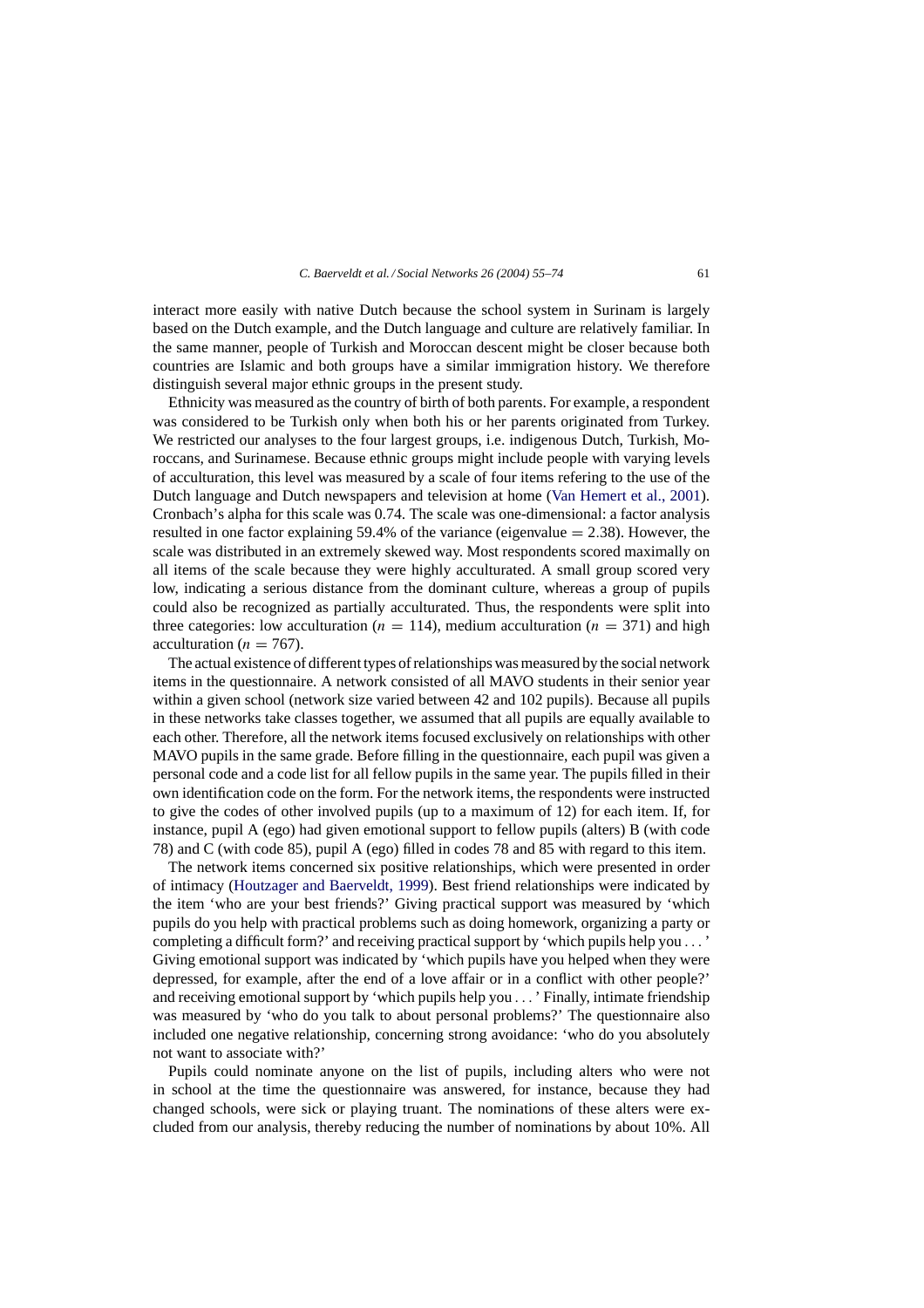| Practical social support                                           | Ego reports that (s) he receives practical social support from alter |              |               |  |
|--------------------------------------------------------------------|----------------------------------------------------------------------|--------------|---------------|--|
|                                                                    | No                                                                   | Yes          | Total         |  |
| Alter reports that (s) he gives<br>practical social support to ego |                                                                      |              |               |  |
| No                                                                 | 44138 (99.1%)                                                        | 271 (16.4%)  | 44409 (96.2%) |  |
| Yes                                                                | 381 (0.8%)                                                           | 1381 (83.6%) | 1762 (3.8%)   |  |
| Total                                                              | 44519 (100%)                                                         | 1652 (100%)  | 46171 (100%)  |  |
| Emotional social support                                           | Ego reports that (s) he receives emotional social support from alter |              |               |  |
|                                                                    | No                                                                   | Yes          | Total         |  |
| Alter reports that (s) he gives<br>emotional social support to ego |                                                                      |              |               |  |
| N <sub>0</sub>                                                     | 44586 (99.7%)                                                        | 314 (22.0%)  | 44900 (97.2%) |  |
| Yes                                                                | $156(0.3\%)$                                                         | 1115 (78.0%) | 1271 (2.8%)   |  |
| Total                                                              | 44742 (100%)                                                         | 1429 (100%)  | 46171 (100%)  |  |

### <span id="page-7-0"></span>Table 1 Test of the reliability of social support items

Comparison of item scores for ego about receiving, and for alter about giving social support.

reported frequencies were corrected for nominations of pupils who did not fill in a list themselves. Apart from the reported frequencies, the reduction did not alter our results substantively.

The support items were formulated both in terms of receiving and giving, which facilitates the possibility of checking the reliability by comparing the scores of the responses for egos and alters. Table 1 shows that about 80% of the support relationships received by an ego from an alter were also reported as being given by an alter, and vice versa. If egos reported no received support, the chance that alters reported given support was less than 1%. We therefore concluded that the reliability of the items was satisfactory.

# **3. Results**

#### *3.1. Descriptives*

Of all pupils, 89.8% nominated at least one best friend, 66.7% nominated at least one intimate friend and 73.9% reported receiving practical support. In total, 95.3% of the pupils nominated at least one fellow pupil for a positive relation. Thus, pupils were not secretive about their relationships. This was also illustrated by the fact that 63.2% of the pupils reported having at least one fellow pupil whom they avoid. The frequencies of the positive items roughly reflect the emotional value of the relationships. As [Table 2](#page-8-0) shows, girls have more social support relationships and intimate friendships, but boys nominate more best friends. There were no significant differences between boys and girls with regard to avoidance relationships.

For most pupils their friends at school were important. For 61.7% of the pupils friends at school and friends outside school were equally important, and for 10.1% friends at school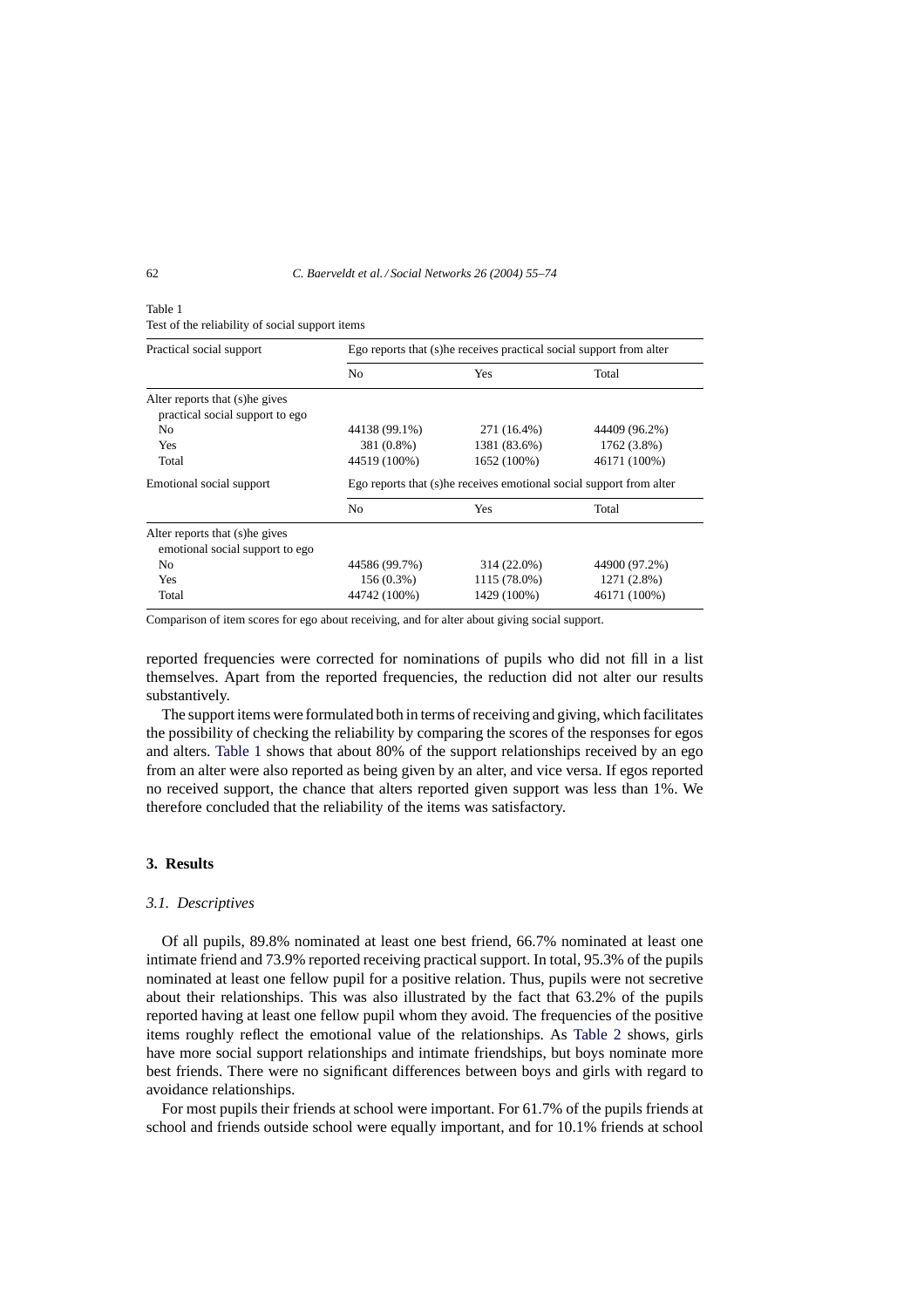| Relationship of ego with alter | Girls $(n = 651)$ | Boys $(n = 663)$ | <i>t</i> -value difference |
|--------------------------------|-------------------|------------------|----------------------------|
| (1) Negative relationship      |                   |                  |                            |
| Avoidance                      | 2.62              | 2.38             | 1.41                       |
| (2) Positive relationships     |                   |                  |                            |
| <b>Best friend</b>             | 3.27              | 4.00             | $-4.80**$                  |
| Practical support given        | 2.80              | 2.26             | $3.90**$                   |
| Practical support received     | 2.90              | 2.36             | $3.87**$                   |
| Emotional support given        | 2.67              | 1.64             | $8.43**$                   |
| Emotional support received     | 2.36              | 1.45             | $8.51**$                   |
| Intimate friendship            | 1.71              | 1.04             | $8.28**$                   |

| 10010L                                     |  |  |  |
|--------------------------------------------|--|--|--|
| High school pupils and their relationships |  |  |  |

<span id="page-8-0"></span>Table 2

 $*P < 0.01$ ;  $**P < 0.001$ , two-tailed. Average numbers of nominees, per sex, for negative and positive relationships.

were more important. However, for 28.2% of the pupils, friends outside school were more important. These pupils nominated a significantly lower number of fellow pupils for items about positive social relationships (*t* varies between 3.76 and 5.66, d.f.  $= 1294, P < 0.001$ two-tailed). They also tended to nominate more pupils they avoided ( $t = 2.73$ , d.f. = 1294,  $P < 0.01$  two-tailed).

With respect to the pupils' cultural backgrounds, 64.5% of all respondents had two parents who were born in The Netherlands, 4.7% had Moroccan origins, 5.7% had Turkish parents, and 7.6% could be considered Surinamese. Of all respondents, 6.7% had parents with other origins, and 10.7% of the pupils came from mixed marriages. The parents of the Dutch pupils were mainly non-religious (58.6%) or Christian (35.3%), while 98.4% of the Moroccan and 91.9% of the Turkish pupils had Islamic parents. Just over half of the Surinamese pupils (52.6%) came from Hindu families, while the rest were Christian, Islamic, or non-religious. The Dutch respondents lived in smaller families than the Turkish and Moroccan pupils. Half of the Turkish parents were born in non-urban areas, while two-thirds of the parents of other ethnic groups grew up in urban areas. The five largest ethnic groups (Dutch, Moroccan, Turkish, Surinamese and 'others') did not differ significantly with respect to relationships. However, using another distinction, non-Dutch pupils reported significantly  $(P < 0.01$ , two-tailed) more received practical support, received emotional support and given emotional support than the Dutch pupils.

#### *3.2. Hypothesis 1: the existence of ethnic boundaries*

[Table 3](#page-9-0) shows the ethnic distribution of received emotional support. The table shows that the highest percentages of support relationships were in the diagonal, indicating that intra-ethnic relationships are the most important sources of received support for each ethnic category. However, while most support relationships were intra-ethnic for the Dutch (79%) and Turkish (59%) pupils, most were inter-ethnic for Moroccan and Surinamese pupils. Moroccan pupils even received almost as much support from Dutch as from Moroccan pupils. Most support relationships of the 'others' category were with Dutch pupils, which reflects the fact that most pupils in this category were from mixed (Dutch and non-Dutch) parentage.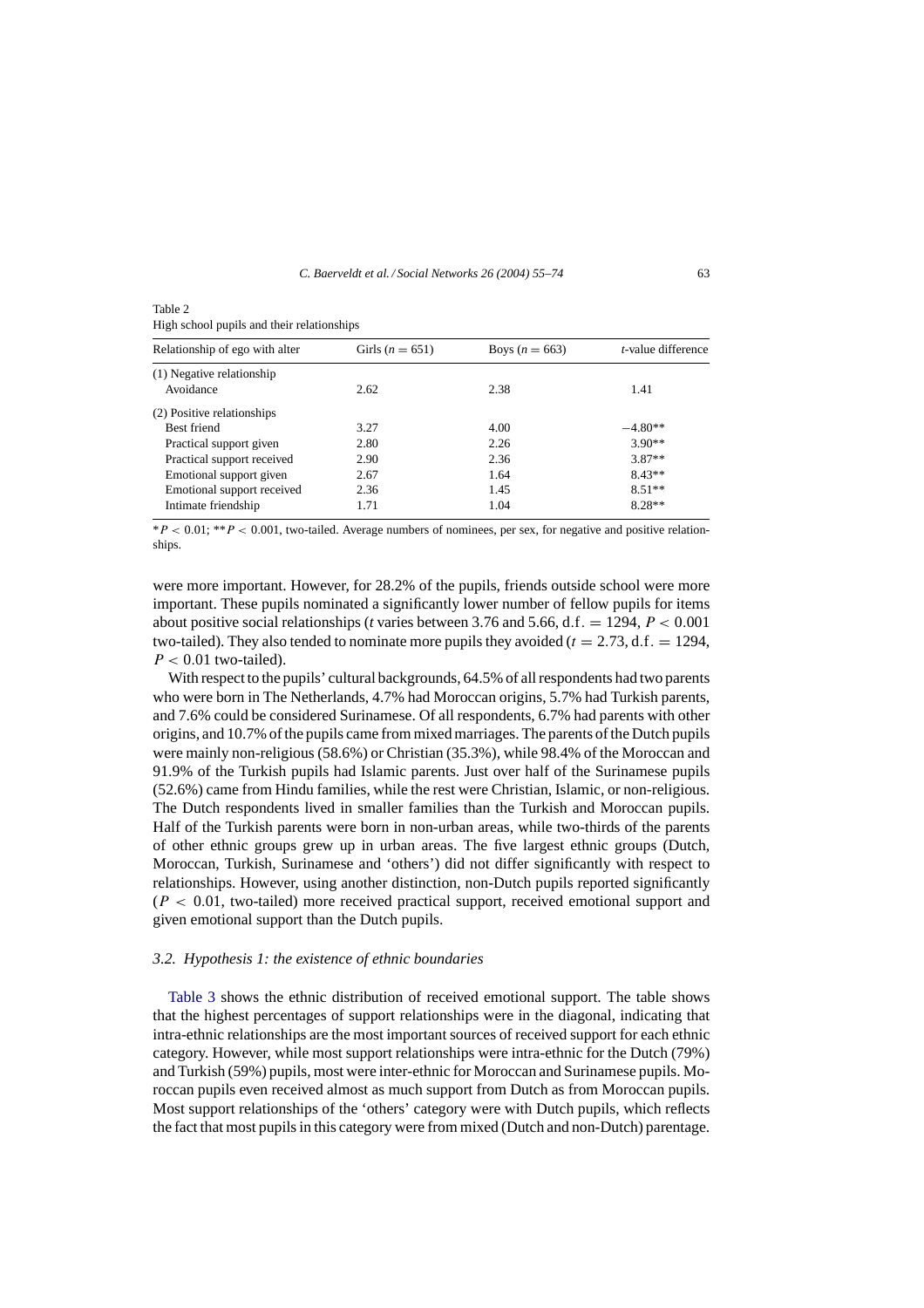| Received support from pupils of different origins |                             | Pupils from the ethnic origins |         |            |               |  |  |
|---------------------------------------------------|-----------------------------|--------------------------------|---------|------------|---------------|--|--|
|                                                   | Dutch                       | Moroccan                       | Turkish | Surinamese | <b>Others</b> |  |  |
| Dutch $(n = 850)$                                 | 79                          | 24                             | 11      | 21         | 47            |  |  |
| Moroccan $(n = 62)$                               | 2                           | 27                             |         | 4          |               |  |  |
| Turkish $(n = 75)$                                | $\mathcal{D}_{\mathcal{L}}$ | 19                             | 59      | 8          | 6             |  |  |
| Surinamese ( $n = 100$ )                          | 3                           | 8                              |         | 44         | 12            |  |  |
| Others $(n = 230)$                                | 13                          | 22                             | 14      | 23         | 30            |  |  |

<span id="page-9-0"></span>Table 3 Emotional support received from fellow pupils by ethnicity of the source

The number of relationships per ethnic category, in percentages of the total number of relationships in the personal network.

Similar analyses on the other relationships led to the same results: intra-ethnic relationships were most important, but pupils from minorities have more inter-ethnic relationships than the Dutch pupils. The ethnic distribution of support relationships is in itself an important social phenomenon, because it illustrates how ethnic integration differs between the majority and minorities. Integration seems mainly an activity for minority members. However, this does not mean that ethnic boundaries exist. Table 3 could merely reflect the balance of available relationships, which of course is dominated by the majority, i.e. the Dutch pupils. One indication for this is that most of the Dutch pupils' avoidance relationships were also with other Dutch. To test the existence of ethnic boundaries we need to compare the number of actual relationships with the number of potential relationships or dyads in the networks.

Table 4 shows received emotional support among and between ethnic categories. For each ethnic category the density is shown, i.e. the probability that dyads (potential relationships in the class) are actual relationships. The number of these relationships was compared with the respective number of all potential relationships or dyads. For instance, the number of among-Dutch dyads was 31,802 and the number of received emotional support relationships was 1016, thus, the among-Dutch density of received emotional support was  $100 \times 1016/31,802 = 3.19\%$ . The table shows that generally the densities were highest on the diagonal, where the relationships within ethnic categories lie, whereas the densities for inter-ethnic dyads were lower.

When comparing Dutch and non-Dutch rather than the five ethnic categories, the results (not presented here) remained virtually the same. The density of social support relationships

| Emonoma support received from fenom pupils by culmenty of the source |                                |          |         |            |        |  |
|----------------------------------------------------------------------|--------------------------------|----------|---------|------------|--------|--|
| Received support from pupils with different origins                  | Pupils from the ethnic origins |          |         |            |        |  |
|                                                                      | Dutch                          | Moroccan | Turkish | Surinamese | Others |  |
| Dutch $(n = 850)$                                                    | 3.19                           | 1.65     | 1.19    | 1.40       | 2.52   |  |
| Moroccan $(n = 62)$                                                  | 1.25                           | 7.36     | 4.98    | 2.08       | 2.58   |  |
| Turkish $(n = 75)$                                                   | 0.47                           | 2.49     | 13.55   | 1.70       | 1.72   |  |
| Surinamese ( $n = 100$ )                                             | 1.00                           | 1.62     | 2.46    | 9.97       | 2.96   |  |
| Others $(n = 230)$                                                   | 1.93                           | 2.24     | 2.33    | 3.55       | 3.91   |  |
|                                                                      |                                |          |         |            |        |  |

Emotional support received from fellow pupils by ethnicity of the source

The number of actual relationships in percentages of the number of potential relationships (dyads) per category.

Table 4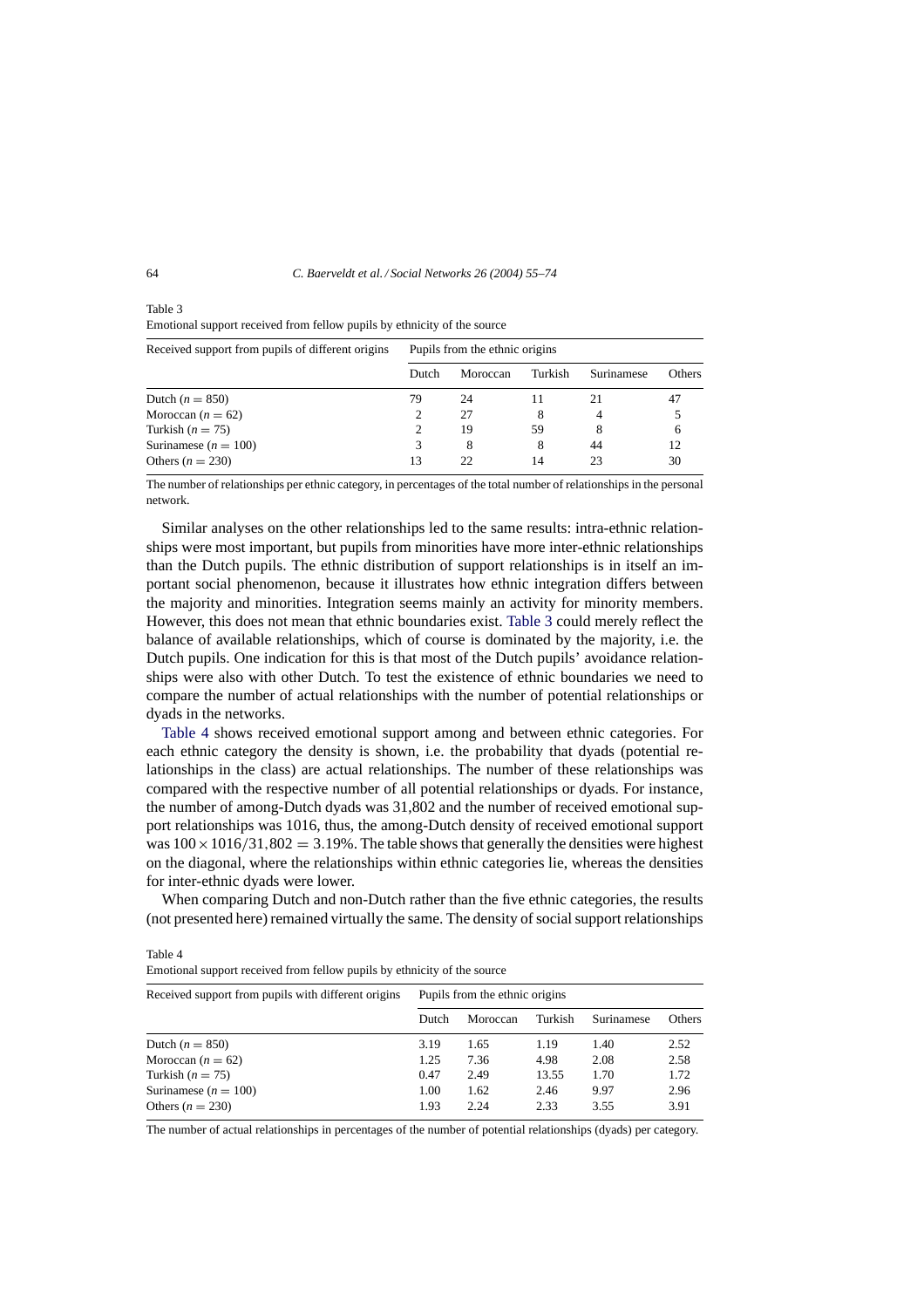within the heterogeneous non-Dutch category remained higher than the density of relationships between Dutch and non-Dutch, and even higher than the between-Dutch relationships. When comparing levels of acculturation, the densities were also highest for the dyads among the pupils with the highest level of acculturation and among those with the lowest level.

The results on received emotional support are typical for the other five types of positive social relationships (not presented here). The same pattern occurred for all these types: inter-ethnic positive relationships had lower densities than intra-ethnic ones, indicating that ethnic boundaries do exist. In addition, the densities of the negative relationships (avoidance) did not differ. This might suggest that either ethnic boundaries between pupils exist, but that they are not extreme, or that avoidance is not an issue because pupils ignore each other completely. In either case, it is not probable that school classes face an outright inter-ethnic war.

#### *3.3. Hypothesis 2: the effect of individual inclinations on ethnic boundaries*

As already mentioned, the existence of ethnic boundaries does not automatically mean that the pupils have a greater inclination to choose intra-ethnic rather than inter-ethnic relationships. Ethnic boundaries can emerge for other reasons, and therefore we have to control for several important variables on the individual level (for instance, sex, or the importance of school friends compared to other friends), the dyadic level (for instance, sex differences or the inclination to reciprocate positive relationships), or the network level (network size, density, network composition). In our analysis, we used a method that incorporates the important variables on the individual and dyadic level. The number of networks (20) was too small to control for a specific network level variable such as ethnic composition, but we can give indications about the size of the effects of these kinds of variables.

In choosing an appropriate method of analysis, we encountered several problems. The analysis was complicated because the dependent variables, i.e. the relationships between pupils, are dyadic. Moreover, these variables are dichotomous. This study comprised 20 networks, constituting a multi-level network dataset, which not only complicated the analysis but also led to practical problems. There are no standard models available for these multiple and multiplex networks. Below, we discuss the complications in more detail, and how we proceeded with the analysis.

The (multivariate) data had a cross-nested three-level structure: 20 networks of seven interdependent dichotomous network variables. If we could consider the seven network questions as items on a scale ('degree of friendship'), we could sum the variables and obtain one continuous variable. This would remedy the dichotomous and the multivariate nature of the data. A way to analyze these multiple networks would then be the Social Relations Model [\(Snijders and Kenny, 1999\),](#page-18-0) extended with an extra level for the schools. However, since the networks were rather sparse, as is often observed in friendship networks, this solution does not work. The scale scores would have a very skewed distribution, violating the assumption of normality made in the Social Relations Model. We therefore chose to analyze one network relation: received emotional support. We chose this relation because we knew that it was reliable ([Table 1\),](#page-7-0) and considered it to be close to the concept of friendship.

For the analysis of a network containing dichotomous relationships we used the  $p_2$  model ([Van Duijn et al., in press;](#page-18-0) see also [Lazega and Van Duijn, 1997\).](#page-17-0) Although the data were also suitable for analysis with the  $p^*$  model [\(Wasserman and Faust, 1994\)](#page-19-0), and this was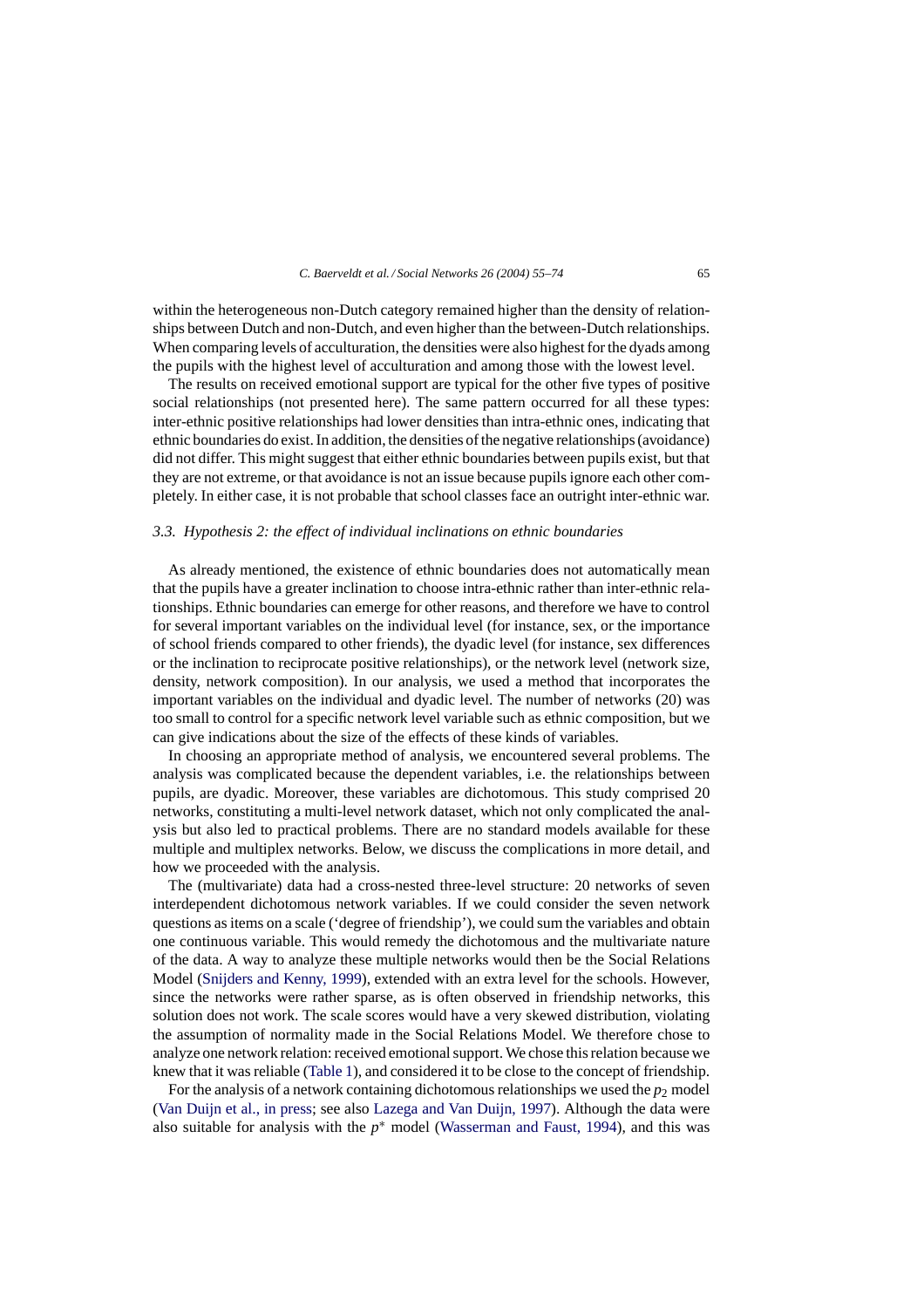used for a study similar to our own by [Moody \(2001\),](#page-17-0) we did not use this model since its estimation properties are doubtful ([Snijders, 2002\).](#page-18-0) The *p*<sup>2</sup> model was developed to explain the relationships between actors in a network, using characteristics of both actors and dyads. The  $p_2$  model can be viewed as an extension of the well-known  $p_1$  model ([Holland](#page-17-0) [and Leinhardt, 1981\)](#page-17-0) that distinguishes so-called sender, receiver, density and reciprocity effects in the network. The  $p_2$  model extends the  $p_1$  model by adding a regression part with a random component reflecting the dependence between relationships from and to the same pupil in the network. The 'explanatory' variables are individual characteristics (to explain sender and receiver effects, i.e. outgoingness and popularity) as well as dyadic characteristics related to pairs of individuals (to explain density and reciprocity). The only type of dyadic characteristic used in the analysis is similarity with respect to a certain characteristic. Thus, a dyadic characteristic is based on individual characteristics (for instance, dyads of two boys are similar with respect to gender). In the  $p_2$  model, a positive effect of a certain individual or dyadic characteristic can always be interpreted as having a positive effect on the probability of a relationship. For instance, a positive sender effect of gender (where boys are coded as 1, girls as 0), implies that boys have a higher probability to 'send', i.e. to report received support from others (either boys or girls). Likewise, a positive density effect of similarity with respect to gender means that the probability of a relation between pupils with the same gender (boys–boys, or girls–girls) is higher than between boys and girls. A positive density effect of similarity with respect to ethnic background also means that the probability of a tie between pupils with the same ethnicity is higher than between pupils with different ethnic backgrounds.

The interpretation of reciprocity effects is the most difficult, because reciprocity can be viewed as a sort of interaction effect, in addition to the 'main' effects of density, and sender and receiver effects. The reciprocity effect represents the extra effect of a mutual relation in addition to the sum of two asymmetric relationships that already contain sender, receiver and density effects. The reciprocity effect is therefore meaningless without taking into account the accompanying density effect, and possibly sender and receiver effects.

In [Table 5,](#page-12-0) which contains the results, all the model parameters are listed. Although we are mainly interested in the effects of ethnicity on the networks, a number of other effects are specified. One could consider this study as investigating the effect of ethnicity while 'controlling for' other effects, namely gender, acculturation and the indicated importance attached to having friends at school. The effect of ethnicity was formulated as a dyadic (similarity) characteristic. Four ethnic groups were distinguished: Dutch, Moroccan, Turkish and Surinamese. The probability of relationships between Turkish and Moroccan pupils was also specifically investigated by the definition of a Turkish–Moroccan density and reciprocity effect. Gender was used both as an individual and dyadic characteristic. The same was true for acculturation with three degrees of acculturation being distinguished: low, medium, and high. Two dummy variables were formed, in which 'low' and 'high' were contrasted with the 'medium' category, respectively. The importance of friends was viewed as an individual characteristic, used to explain sender and receiver effects.

The *p*<sup>2</sup> model analyzes one network. There are no methods (as yet) for analyzing multiple networks. We therefore decided to analyze all 20 networks with the  $p_2$  model and to combine the results in a kind of meta-analysis. We used a standard multi-level modeling approach (see, for example, [Bryk and Raudenbush, 1992,](#page-16-0) Chapter 7), in which the estimates of the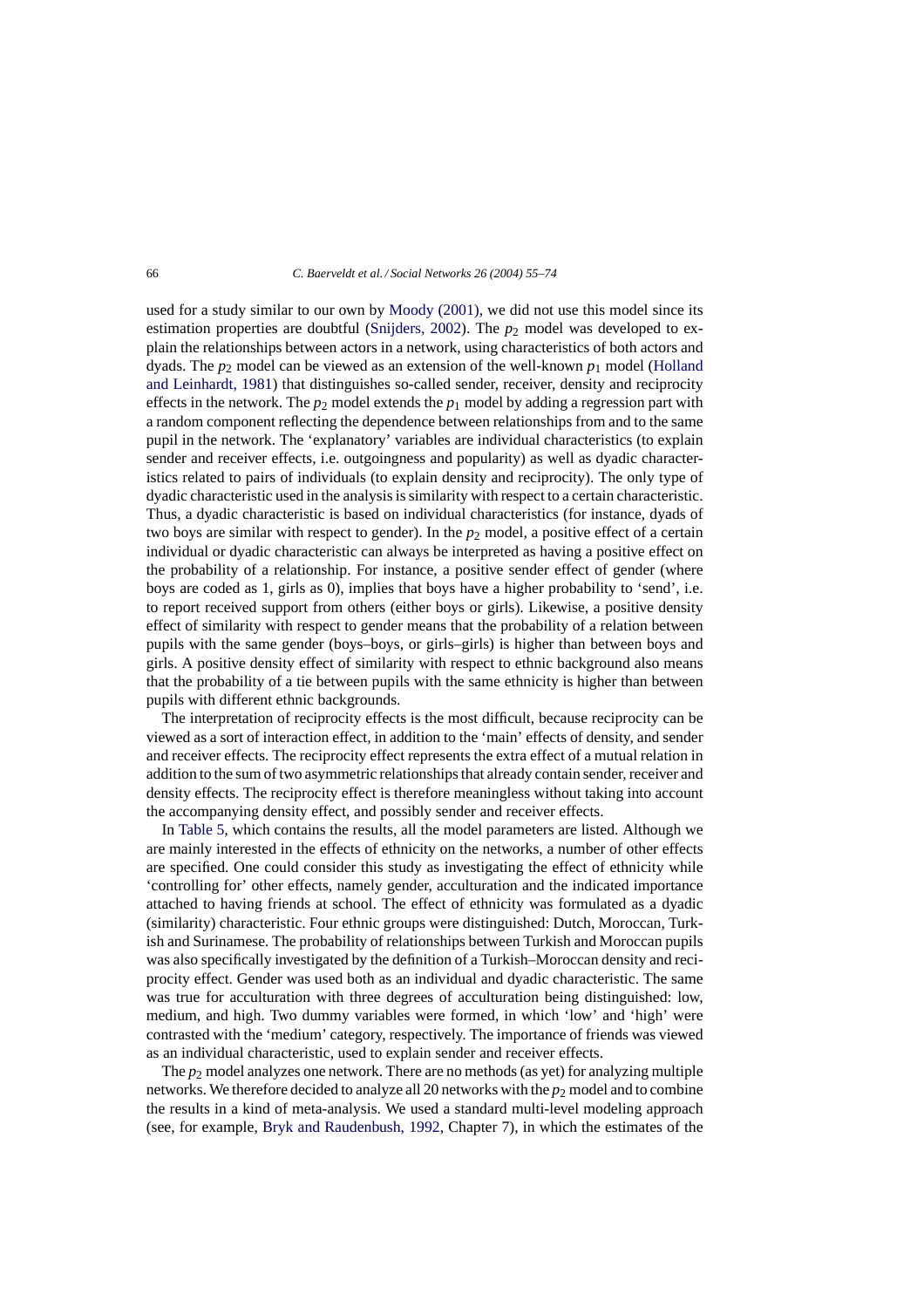<span id="page-12-0"></span>Table 5

Meta-analysis of  $p_2$  analyses of emotional support relationships in 20 pupil networks/schools

| Parameter in the $p_2$ model                          | Values over schools |      |  |  |
|-------------------------------------------------------|---------------------|------|--|--|
|                                                       | $Mean*$             | S.D. |  |  |
| Density (overall)                                     | $-6.12$             | 0.30 |  |  |
| Similarity gender ( $n = 19$ )                        | 0.63                | 0.12 |  |  |
| Similarity girl ( $n = 20$ )                          | 1.01                | 0.21 |  |  |
| Similarity Dutch ( $n = 19$ )                         | 0.44                | 0.10 |  |  |
| Similarity Moroccan $(n = 7)$                         | 1.03                | 0.31 |  |  |
| Similarity Turkish $(n = 9)$                          | 1.72                | 0.24 |  |  |
| Similarity Surinamese $(n = 11)$                      | 1.62                | 0.21 |  |  |
| Similarity Turkish/Moroccan $(n = 5)$                 | 0.90                | 0.30 |  |  |
| Similarity acculturation ( $n = 20$ )                 | 0.08                | 0.10 |  |  |
| Similarity low acculturation ( $n = 9$ )              | 0.63                | 0.37 |  |  |
| Similarity high acculturation ( $n = 11$ )            | 0.28                | 0.35 |  |  |
| Reciprocity (overall)                                 | 4.32                | 0.40 |  |  |
| Similarity gender ( $n = 15$ )                        | $-1.04$             | 0.31 |  |  |
| Similarity girl ( $n = 19$ )                          | 1.03                | 0.23 |  |  |
| Similarity Dutch ( $n = 16$ )                         | $-0.22$             | 0.24 |  |  |
| Similarity Moroccan $(n = 2)$                         | $-1.35$             | 1.39 |  |  |
| Similarity Turkish ( $n = 5$ )                        | $-1.48$             | 0.62 |  |  |
| Similarity Surinamese ( $n = 5$ )                     | $-1.06$             | 0.79 |  |  |
| Similarity Turkish/Maroccon $(n = 2)$                 | $-1.82$             | 1.23 |  |  |
| Similarity acculturation ( $n = 16$ )                 | $-0.34$             | 0.26 |  |  |
| Similarity low acculturation ( $n = 3$ )              | 0.13                | 1.17 |  |  |
| Similarity high acculturation ( $n = 8$ )             | 0.92                | 0.56 |  |  |
| Sender                                                |                     |      |  |  |
| Gender ( $n = 20$ )                                   | 0.53                | 0.17 |  |  |
| Relative importance of friends at school ( $n = 20$ ) | 0.26                | 0.08 |  |  |
| High acculturation ( $n = 15$ )                       | $-0.42$             | 0.24 |  |  |
| Low acculturation ( $n = 20$ )                        | $-0.12$             | 0.17 |  |  |
| Receiver                                              |                     |      |  |  |
| Relative importance of friends at school ( $n = 20$ ) | 0.10                | 0.07 |  |  |
| High acculturation ( $n = 16$ )                       | $-0.47$             | 0.21 |  |  |
| Low acculturation ( $n = 20$ )                        | $-0.49$             | 0.13 |  |  |

 $*$  Bold figures indicate significant ( $P < 0.05$ ) estimates.

different schools were combined taking into account their precision (see also [Snijders and](#page-18-0) [Baerveldt, 2003\)](#page-18-0) who combined the results of different networks. To achieve maximal comparability, we decided to estimate the same *p*<sup>2</sup> model, i.e. a model containing the same sender, receiver, density and reciprocity effects for each network. This implies that the estimated effects were not all significant in each network. For a number of networks it proved impossible to estimate all the specified effects, mostly because they were too small. In those cases a restricted model was estimated in which the inestimable effect was left out of the analysis or fixed at a certain plausible value.

In principle this multi-level or meta-analytic approach made it possible to investigate the influence of school characteristics on the parameter estimates. Although there was rather a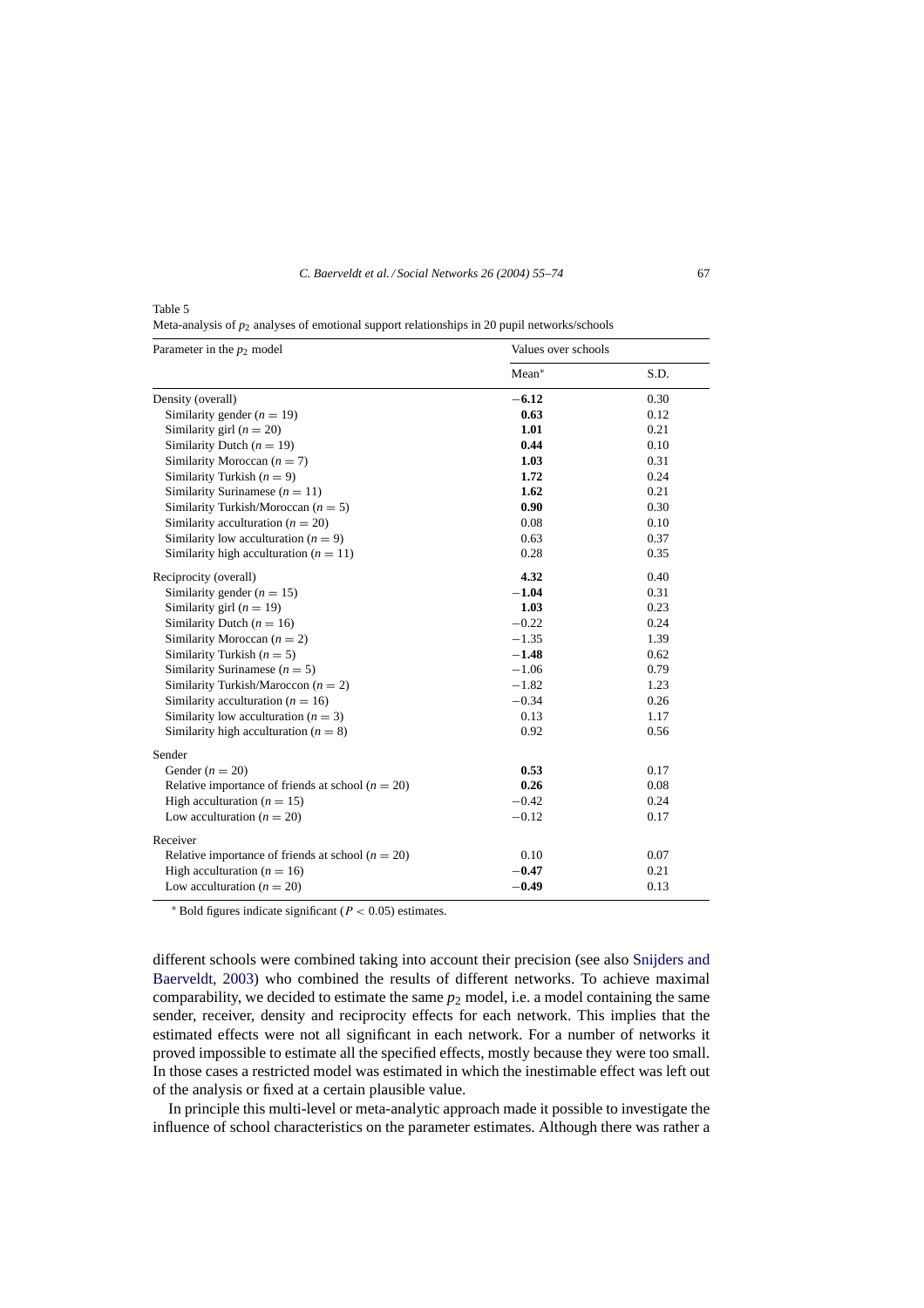lot of variation in the parameter estimates between the schools, the available explanatory variables for the schools (number of pupils, percentage of boys, percentage of Dutch pupils, and mean importance of friendship) did not explain the differences very well. These analyses are not reported here. [Moody \(2001\)](#page-17-0) was able to explain effects found in the dyadic analyses using school characteristics. He found a non-linear effect of racial heterogeneity on so-called 'same race friendship preference' (which is comparable to a density similarity effect with respect to ethnicity).

[Table 5](#page-12-0) shows the results of the estimation of the  $p_2$  model for all the school networks. The first column contains the name of the parameter, for instance, the gender similarity effect on density. In brackets we have indicated the number of networks in which this parameter was estimated. Non-estimability of a certain effect can usually be explained by lack of information. For example, if there were very few Turks and/or Moroccans at a certain school, there would be few relationships between Turks and Moroccans. This made it impossible to estimate the above-mentioned density effect, i.e. whether it is more likely that there are relationships between Turks and Moroccans than between pupils with different ethnic backgrounds. In the second column, the means of the estimated parameters over all networks are given with their standard errors (in parenthesis). These were obtained with a meta-analysis performed in MLwiN ([Rasbash et al., 1998\),](#page-18-0) using the estimated parameter's standard error in each network.

Three major results emerged from the  $p_2$  analysis. First, some statistics in [Table 5](#page-12-0) can be interpreted as the result of controlling for important effects. Two parameters represent two general network effects always included in the  $p_2$  model: the overall density effect and the overall reciprocity effect. The overall density effect was negative, indicating that the networks were all rather sparse, and the overall reciprocity effect was positive, indicating that symmetric relationships were more likely than asymmetric ones. We controlled for the importance of school friends, because it is related with the number of relationships at school. While it is possible that school friends are less important because pupils already have a satisfying number of relationships at school, it might also be the case that the individual need for relationships at school is less because friends outside school are more important. Therefore, we included this variable as sender and receiver effect in the model. [Table 5](#page-12-0) shows that this variable was only important for the explanation of the sender effect. Not surprisingly, pupils who find it important to have friends at school, tend to report more relationships than those who attach less importance to having friends at school. The table further shows the individual and dyadic gender effects. The positive estimate of the similarity effects of gender and of girls indicate that, in general, there were more relationships between pupils of the same gender, and especially between girls. Boys tended to report more received support from girls than girls from boys (the positive sender effect of boy). The relationships between girls tended to be symmetric in view of the positive effect of the similarity reciprocity effect of girls that offsets the negative effect of the similarity reciprocity effect of gender. This implies that symmetric relationships between boys were less likely to be reported than symmetric relationships between girls.

Second, while taking into account the effects presented above, [Table 5](#page-12-0) shows the effects of ethnicity. These effects were fairly strong: the five density effects included for the four ethnic groups and the Turkish–Moroccan dyads were all positive and significant, even though only the density and reciprocity effect of Dutch dyads were estimable for almost all networks and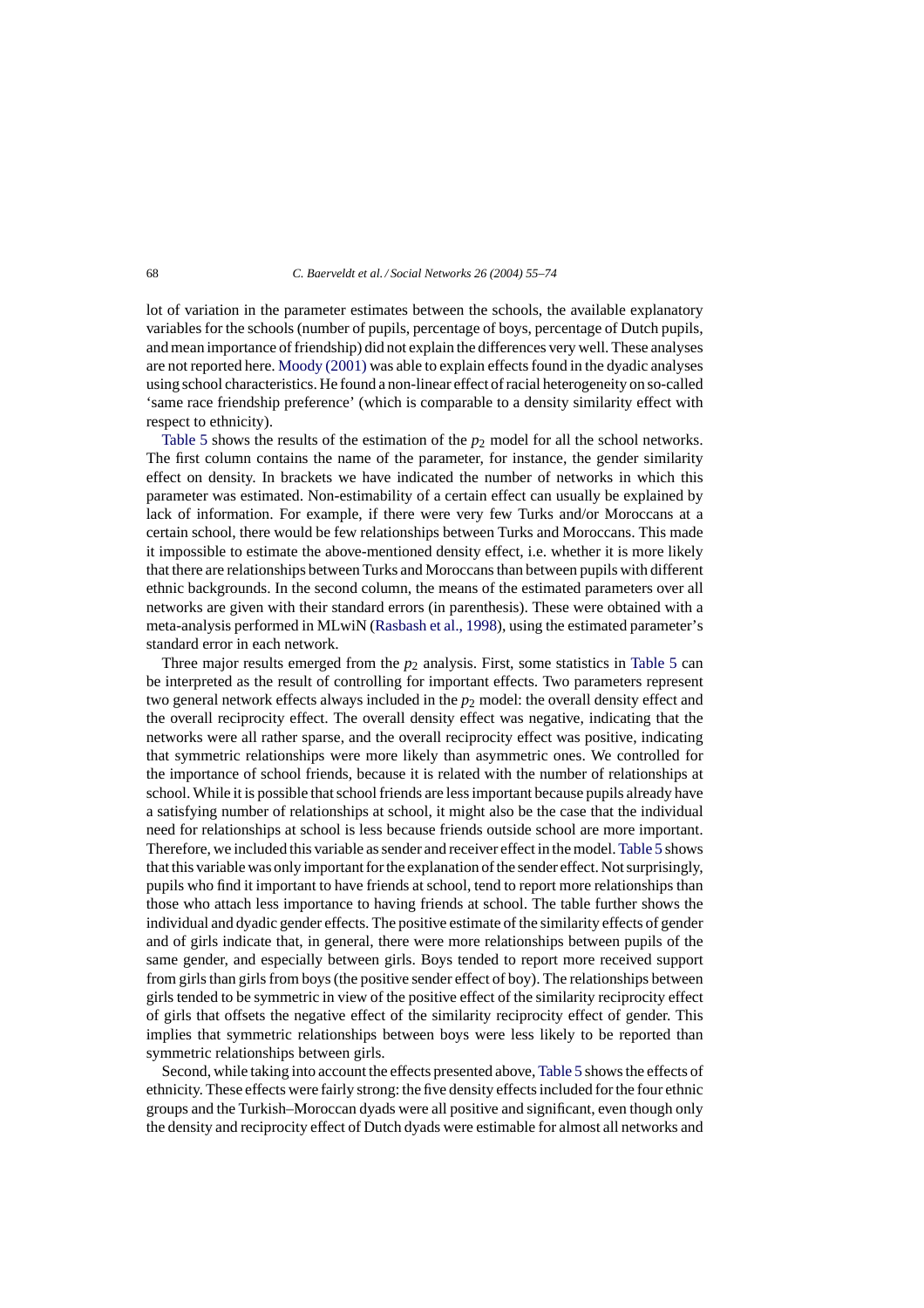the other effects for relatively few networks. This means that there was a clear individual inclination for relationships between pupils with the same ethnic background. This effect was weaker for Dutch dyads than for other ethnic dyads. Although the negative reciprocity effects are only significant for the Turkish dyads, they are larger in absolute value than the accompanying density effects. This implies that the relationships within the different ethnic groups were not more mutual than inter-ethnic relationships. Thus, reciprocity did not explain why intra-ethnic dyads turn into support relationships more than inter-ethnic dyads.

Third, [Table 5](#page-12-0) shows the effects of acculturation. It should be noted that ethnicity and acculturation are highly correlated (for instance, nearly all native Dutch have the highest acculturation level). The table shows the individual effects of acculturation, while taking into account similarity effects of acculturation and ethnicity. Acculturation seemed to be especially important for the explanation of the receiver effect. Pupils with high or low degrees of acculturation had a lower probability of receiving choices from fellow pupils than pupils in the middle category. Although the sender effect was not quite significant, it seems that pupils with a high degree of acculturation also tended to send fewer relationships.

## **4. Conclusions and discussion**

In this study we tested two hypotheses using data from the Dutch Social Behavior Study on the social relationships between 1317 pupils in 20 high schools. We first tested the emergence of ethnic boundaries by assessing if the chance that dyads in a complete network turn into actual positive relationships was larger for intra-ethnic than for inter-ethnic dyads. Second, we tested whether those ethnic boundaries were affected by the inclinations of network members to choose intra-ethnic group relationships.

In network research, positive relationships between pupils are generally studied by items which ask pupils to write down names of friends or codes for them. However, the concept of friendship is rather vague, as is illustrated in our study by the fact that boys indicated having more 'best friends' than girls, whereas girls indicated that they had more intimate friendships. In this study, we therefore concentrated on relationships of received emotional support, which can be better interpreted and were proved to be reliable.

The emergence of ethnic boundaries was tested by comparing the proportion of intra-ethnic dyads that turned into actual relationships of received emotional support to the same proportion for inter-ethnic dyads. The effects of personal inclination for intra-ethnic relationships were tested with a  $p_2$  model, with dyadic outcomes (concerning received emotional support) as the dependent variable, and variables on the dyadic and personal level as independent variables. We used the  $p_2$  model in a two-step procedure, for each school network in the first step and then relating these results to school characteristics in the second step. Using the  $p_2$  model was fruitful because it allowed us to test the effects of personal inclinations on ethnic boundaries, while controlling for other influences. We used a two-step approach because there are no appropriate multi-level models for this kind of data.

Our analysis showed that the Dutch native pupils had the most support relationships with other natives. Turkish pupils also had most support from pupils of their own ethnic group. However, Moroccan and Surinamese pupils had most of their relationships with pupils from other categories, in particular with native Dutch. This suggests that Dutch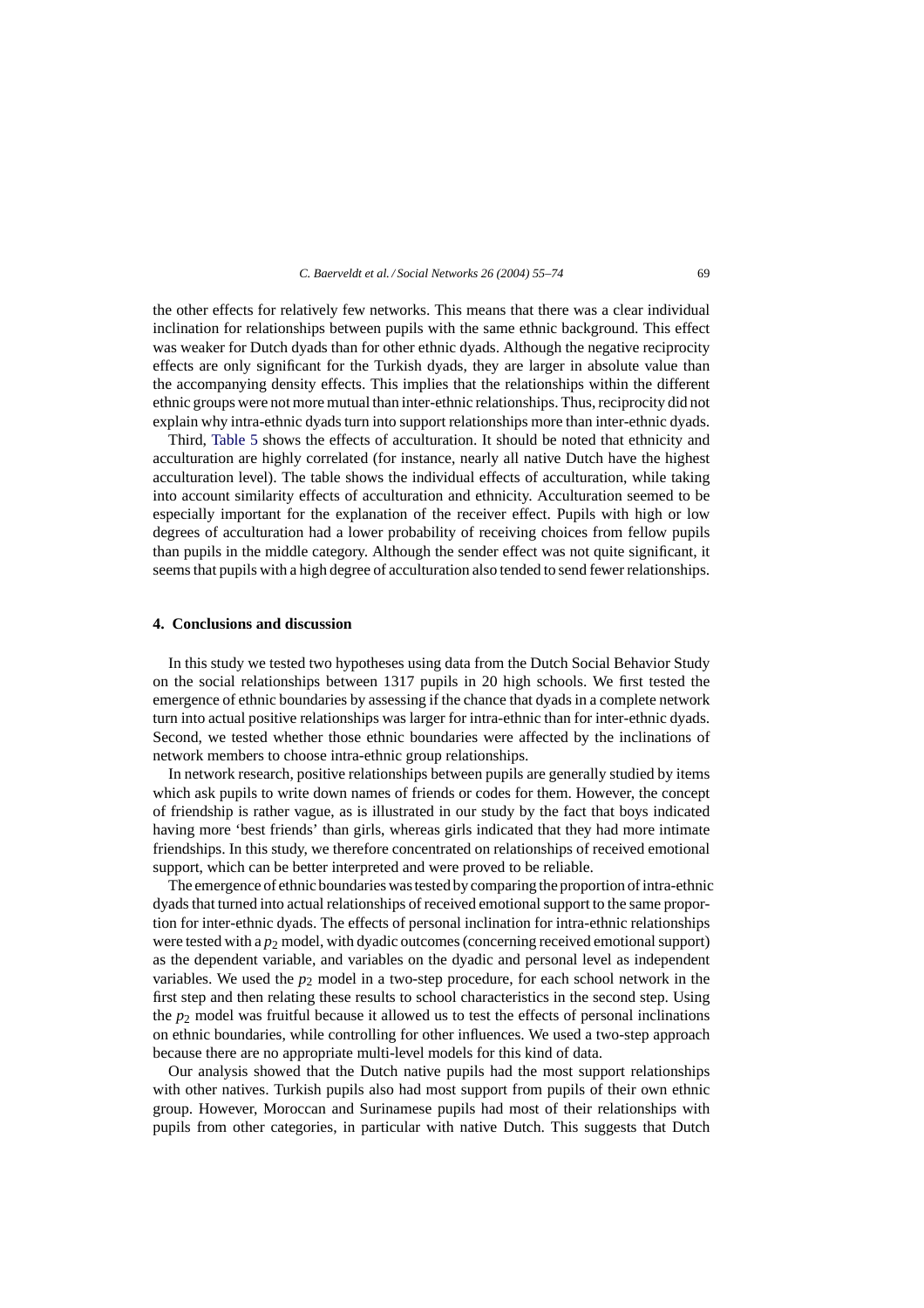and Turkish pupils have stronger ethnic boundaries than Moroccan and Surinamese pupils. However, the number of intra- and inter-ethnic relationships mainly reflects the opportunity for establishing these relationships, i.e. the number of intra- and inter-ethnic dyads. When controlling for opportunity, we saw that for each ethnic category, the chance that intra-ethnic dyads turn into positive relationships was greater than the chance for inter-ethnic dyads. This chance was much larger for minority members (especially for Turkish pupils) than for Dutch pupils, contrary to the suggestion that the majority members were less inclined to have inter-ethnic relationships than minority members. Thus, controlling for opportunity completely changes the picture when comparing the relationships of the Dutch and non-Dutch pupils. The same pattern emerged when comparing pupils by level of acculturation.

Ethnic boundaries may or may not be caused by personal inclinations (such as preferences and effects of pressure) to choose intra-ethnic relationships. The  $p_2$  model showed that the emergence of social support relationships was affected by many variables on both the individual and dyadic levels. The chance that a dyad will turn into an actual relationship is greater for girls, or when pupils find their friends at school important. This chance is also greater when pupils are of the same gender, especially when both are female, as girls reciprocate relationships more than boys. However, when controlling for these effects, intra-ethnic dyads have more chance of containing actual relationships than inter-ethnic dyads. Reciprocity within ethnic groups cannot explain these effects. Because the focus was only on one educational track, differences in achievement between minority and majority members should be largely ruled out as an explanation for intra-ethnic inclinations. We have thus ruled out the most important alternative explanations for ethnic boundaries as given in the literature and we must therefore conclude that the ethnic boundaries are at least partially caused by personal inclinations for intra-ethnic relationships. These inclinations seem to be weaker for Dutch pupils than for minority members.

The present study supports the existence of ethnic boundaries and the effects of individual inclinations on those boundaries in Dutch urban high schools. Several arguments might lead to the prediction that ethnic boundaries in The Netherlands could be less prevalent than in other countries, such as the USA, since most minority groups in The Netherlands migrated here voluntarily. According to [Ogbu \(1990, 1992\) v](#page-17-0)oluntary minority groups are less likely to show oppositional relationships to the majority and majority institutions than involuntary minorities like the native Americans and Afro-Americans in the USA. The inter-ethnic context in The Netherlands is also more diverse, which might facilitate inter-ethnic friendliness [\(Smith and Schneider, 2000\).](#page-18-0) Moreover, The Netherlands often claims a long tradition of inter-ethnic tolerance ([Pettigrew and Meertens, 1996\)](#page-18-0), but [Pettigrew \(1998b\)](#page-18-0) has argued that the relatively new immigrant groups in Europe are less accepted as ' belonging' and they show larger cultural differences with the majority.

In testing hypothesis 2 using the  $p_2$  model, we controlled automatically for the effects of the opportunities for relationships by setting those opportunities as equal to the dyads of complete networks. This ruled out many of the problems which other authors encountered. However, we mainly ignored possible non-linear effects of the opportunity structure. Following the arguments of [Granovetter \(1986\), t](#page-17-0)he analysis should incorporate cross-level hypotheses: the structural differences between networks might lead to different effects on the link between inclinations and actual relationships. Other authors have argued that the opportunity structure may also directly affect the inclination to favor contact with the in-group,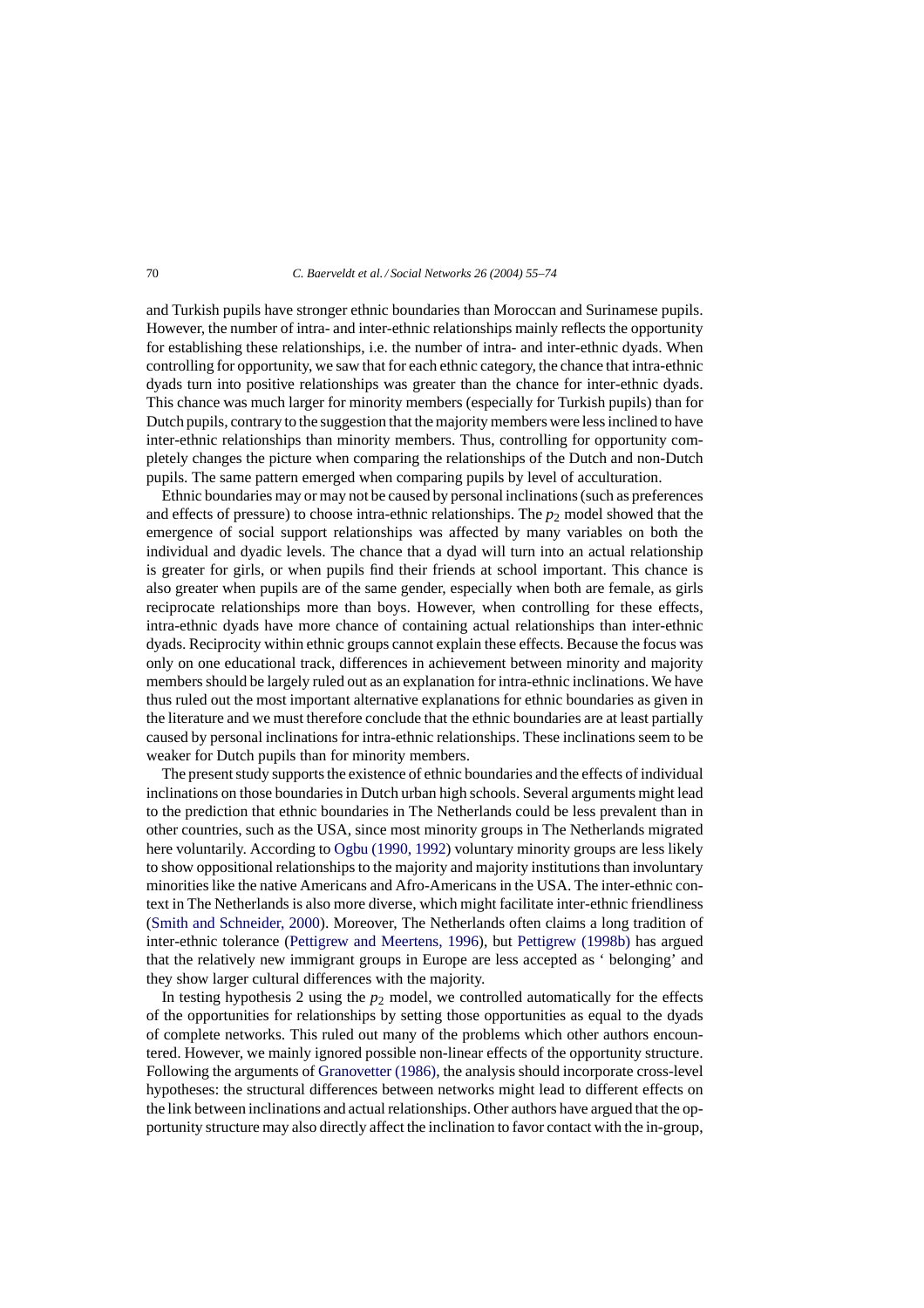<span id="page-16-0"></span>leading to different hypotheses. For instance, based on the contact hypothesis, it can be argued that friendliness from majority members will develop more easily when the minority group is large (Allport, 1954; Cook, 1984; Pettigrew, 1998a). However, others (Blalock, 1982; Evans and Giles, 1986; Giles and Evans, 1986; Hallinan, 1985; Kalin, 1996) have argued that inter-group friendliness is diminished when the other group is large and more threatening. It was also argued that competition between groups is strongest when those groups are well-matched in size, thus resulting in a curvilinear relation between ethnic composition and inter-ethnic friendliness (Giles and Evans, 1986; Longshore, 1982; Patchen, 1982; see [Moody \(2001\)](#page-17-0) for some empirical evidence). Other authors have pointed at other aspects of the social structure than ethnic composition alone. Blau (1977) argued that the inclination to maintain ethnic boundaries may be weaker when they are intersected by other, for instance, socioeconomical, boundaries. Future research should aim to shed more light on the relation between social structure and the actual relations among pupils. We would like to stress that this structural research should also take into account the individual inclinations in choosing relationships.

### **References**

Allport, W.G., 1954. The Nature of Prejudice. Addison-Wesley, Cambridge, MA.

- Baerveldt, C., 2000. Pupil's network in high schools: network sampling, program and some results from a theory-oriented research project on petty crime of pupils. Paper Presented at the International Network Sampling Workshop, Maastricht, The Netherlands.
- Baerveldt, C., Snijders, T.A.B., 1994. Influences on and from the segmentation of networks: hypotheses and tests. Social Networks 16 (3), 213–232.
- Blalock Jr., H.M., 1982. Race and Ethnic Relations. Prentice-Hall, Englewood Cliffs, NJ.
- Blau, P., 1977. Inequality and Heterogeneity: A Primitive Theory of Social Structure. Macmillan, New York.
- Brewer, M.B., Miller, N., 1984. Beyond the contact hypothesis: theoretical perspectives on desegregation. In: Miller, N., Brewer, M.B. (Eds.), In Groups in Contact: The Psychology of Desegregation. Academic Press, Orlando, pp. 281–301.
- Brown v. Board of Education of Topeka, 1954. 347 US 483.
- Bryk, A.S., Raudenbush, S.W., 1992. Hierarchical Lineair Models: Applications and Data Analysis Methods. Sage, Newbury Port.
- Clark, M.L., Ayers, M., 1992. Friendship similarity during early adolescence: gender and racial patterns. Journal of Psychology 126 (4), 393–405.
- Cook, S.W., 1984. Cooperative interaction in multiethnic contexts. In: Miller, N., Brewer, M.B. (Eds.), Groups in Contact: The Psychology of Desegregation. Academic Press, Orlando, pp. 155–185.
- Dors, H.G., 1987. Vriendschap en sociale relaties in multi-etnisch samengestelde schoolklassen. Swets & Zeitlinger, Lisse.
- Dors, H.G., Karsten, S., Ledoux, G., Steen, A., 1991. Etnische segregatie in het onderwijs: beleidsaspecten. Stichting Centrum voor Onderwijsonderzoek, Amsterdam.
- DuBois, D.L., Hirsch, B.J., 1990. School and neighborhood friendship patterns of blacks and whites in early adolescence. Child Development 61, 524–536.
- Epstein, J.L., 1983. Selection of friends in differently organized schools and classrooms. In: Epstein, J.L., Karweit, N. (Eds.), Friends in School: Patterns of Selection in Secondary Schools. Academic Press, New York, pp. 73–92.
- Evans, A.S., Giles, M.W., 1986. Effects of percent black on black' perceptions of relative power and social distance. Journal of Black Studies 17 (1), 3–14.
- Fong, E., Isajiw, W.W., 2000. Determinants of friendship choices in multiethnic society. Sociological Forum 15 (2), 249–271.
- Giles, M.W., Evans, A., 1986. The power approach to intergroup hostility. Journal of Conflict Resolution 30 (3), 469–486.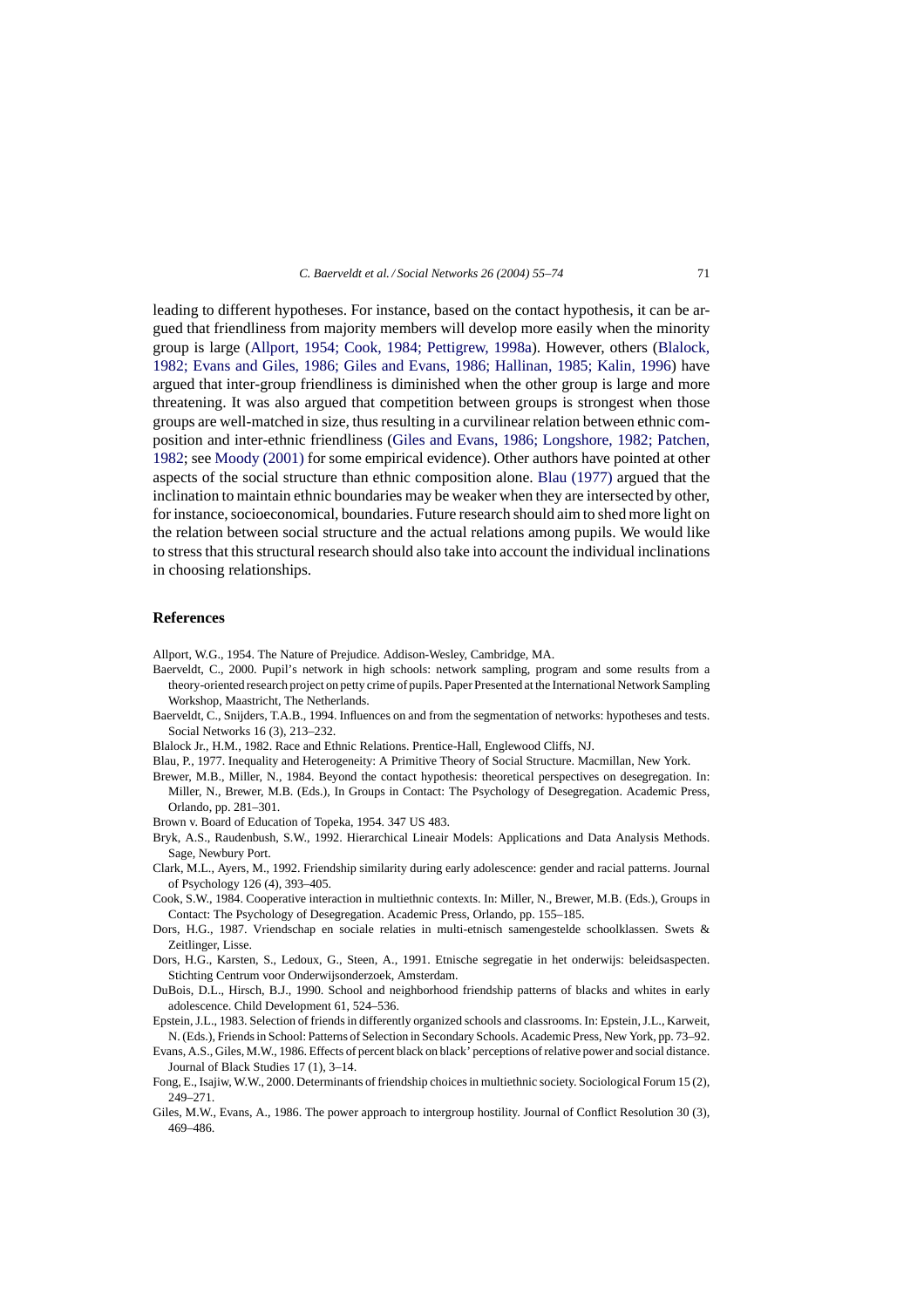- <span id="page-17-0"></span>Gramberg, P., 1998. School segregation: the case of Amsterdam. Urban Studies 335 (3), 547–565.
- Gramberg, P., 2000. De school als spiegel van de omgeving: Een geografische kijk op onderwijs. Unpublished PhD Thesis, UvA, Amsterdam.
- Granovetter, M., 1986. The micro-structure of school desegregation. In: Prager, J., Longshore, D., Seeman, M. (Eds.), School Desegregation Research: New Directions in Situational Analysis. Plenum Press, New York, pp. 81–110.
- Hallinan, M.T., 1982. Classroom racial composition and children's friendships. Social Forces 61 (1), 56–72.
- Hallinan, M.T., 1985. The effects of classroom racial composition on students' interracial friendliness. Social Psychology Quarterly 48 (1), 3–16.
- Hallinan, M.T., Smith, S.S., 1985. The effects of classroom racial composition on students' interracial friendliness. Social Psychology Quarterly 48 (1), 3–16.
- Hallinan, M.T., Williams, R.A., 1987. The stability of students' interracial friendships. American Sociological Review 52, 653–664.
- Hallinan, M.T., Teixeira, R.A., 1987a. Opportunities and constraints: black–white differences in the formation of interracial friendships. Child Development 58, 1358–1371.
- Hallinan, M.T., Teixeira, R.A., 1987b. Students' interracial friendships: individual characteristics, structural effects and racial differences. American Journal of Education 95, 1563–1583.
- Hallinan, M.T., Williams, R.A., 1989. Interracial friendship choices in secondary schools. American Sociological Review 54, 67–78.
- Hewstone, M., Brown, R., 1986. Contact is not enough: an intergroup perspective on the 'contact hypothesis'. In: Hewstone, M., Brown, R. (Eds.), Contact and Conflict in Intergroup Encounters. Basil Blackwell, Oxford, UK, pp. 1–44.
- Holland, P., Leinhardt, S., 1981. An exponential family of probability distributions for directed graphs (with discussion). Journal of the American Statistical Association 76, 33–65.
- Houtzager, B., Baerveldt, C., 1999. Just like normal: a social network study of the relation between petty crime and the intimacy of adolescent friendships. Social Behavior and Personality 27 (2), 117–192.
- Howes, C., Wu, F., 1990. Peer interactions and friendships in an ethnically diverse school setting. Child Development 61 (2), 537–541.
- Joyner, K., Kao, G., 2000. School racial composition and adolescent racial homophily. Social Science Quarterly 81 (3), 810–825.
- Kalin, R., 1996. Ethnic attitudes as a function of ethnic presence. Canadian Journal of Behavioural Science 28 (3), 171–179.
- Kandel, D.B., 1978. Homophily, selection, and socialization in adolescent friendships. American Journal of Sociology 84 (2), 427–436.
- Kinket, B., Verkuyten, M., 1999. Ingroup evaluations and social context: a multilevel approach. European Journal of Social Psychology 29, 219–237.
- Kistner, J., Metzler, A., Gatlin, D., Risi, S., 1993. Classroom racial proportions and children's peer relations: race and gender effects. Journal of Educational Psychology 85 (3), 446–452.
- Kubitschek, W.N., Hallinan, M.T., 1998. Tracking and students' friendships. Social Psychology Quarterly 61 (1),  $1 - 15$ .
- Lazega, E., Van Duijn, M.A.J., 1997. Position in formal structure, personal characteristics and choices of advisors in a law firm: a logistic regression model for dyadic network data. Social Networks 19, 375–397.
- Lee, C.M., Gudykunst, W.B., 2001. Attraction in initial interethnic interactions. International Journal of Intercultural Relations 25, 373–387.
- Leeman, Y., Veendrick, L., 2001. De kleur van de school: Inleiding op een serie artikelen over etnische concentratie binnen het onderwijs. Pedagogiek 21 (2), 259–273.
- Longshore, D., 1982. Race composition and white hostility: a research note on the problem of control in desegregated schools. Social Forces 16 (1), 73–78.
- McPherson, J.M., Smith-Lovin, L., Cook, J.M., 2001. Birds of a feather: homophily in social networks. Annual Review of Sociology 17 (1), 415–438.
- Moody, J., 2001. Race, school integration, and friendship segregation in America. American Journal of Sociology 107 (3), 679–716.
- Ogbu, J.U., 1990. Minority education in comparative perspective. Journal of Negro Education 59 (1), 45–57.
- Ogbu, J.U., 1992. Adaption to minority status and impact on school success. Theory into Practice 31 (4), 287–295.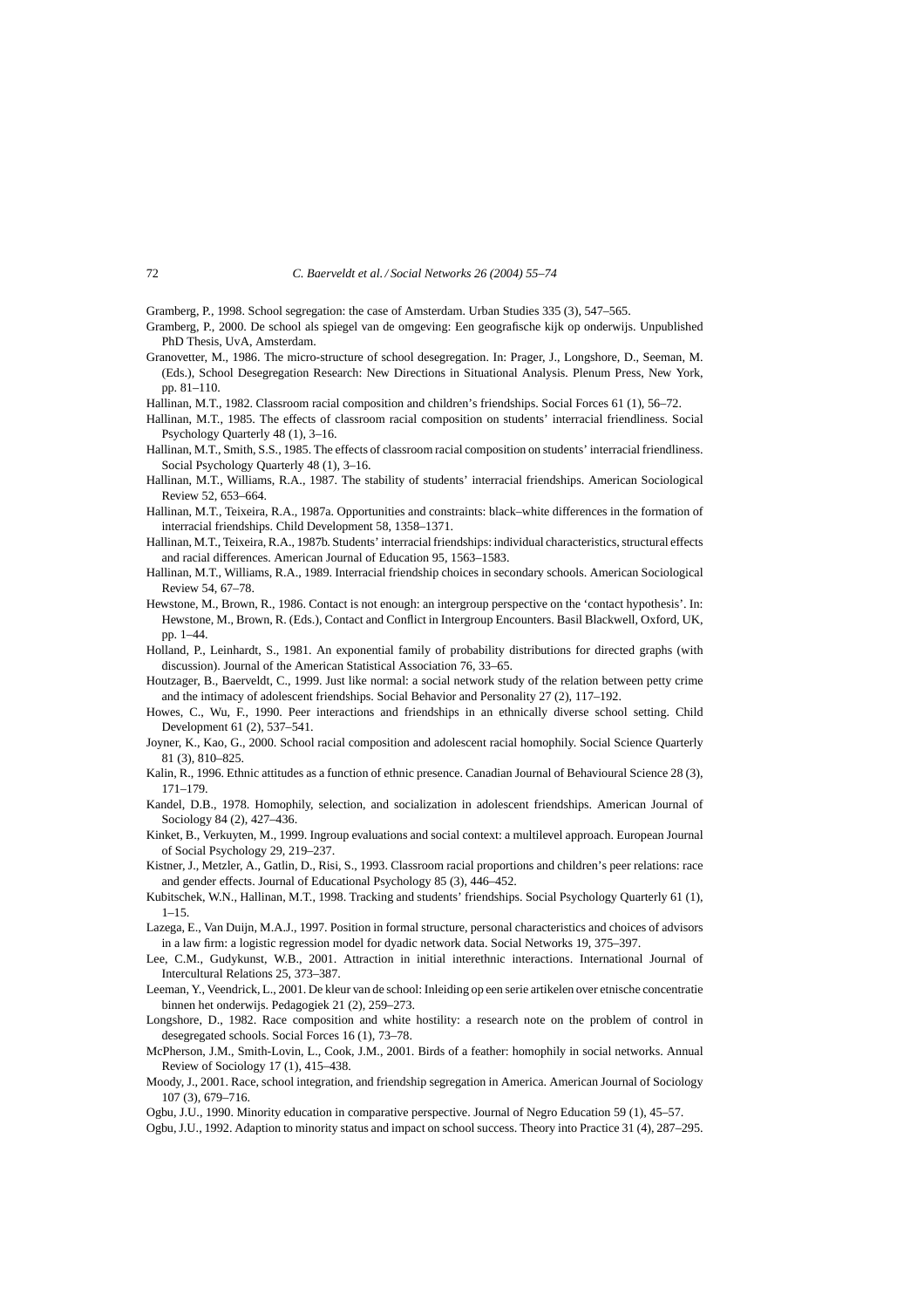- <span id="page-18-0"></span>Overmaat, M., Ledoux, G., 2002. Een zoektocht naar succesfactoren op zwarte basisscholen. Pedagogiek 21 (4), 359–371.
- Patchen, M., 1982. Black–White Contact in Schools: It's Social and Academic Effects. Purdue University Press, West Lafayette, Indiana.
- Pettigrew, T.F., 1986. The intergroup contact hypothesis reconsidered. In: Hewstone, M., Brown, R. (Eds.), Contact and Conflict in Intergroup Encounters. Basil Blackwell, Oxford, UK, pp. 169–195.
- Pettigrew, T.F., 1998a. Intergroup contact theory. Annual Review of Psychology 49 (1), 65–85.
- Pettigrew, T.F., 1998b. Reactions toward the new minorities of Western Europe. Annual Review of Sociology 24 (1), 77–103.
- Pettigrew, T.F., Meertens, R.W., 1996. The verzuiling puzzle: understanding Dutch intergroup relations. Current Psychology 15 (1), 3–14.
- Rasbash, J., Healy, M., Browne, W., Cameron, B., 1998. MLwiN, Version 1.02.0002. Institute of Education, London.
- Redmond, M.V., 2000. Cultural distance as a mediating factor between stress and intercultural communication competence. International Journal of Intercultural Relations 24, 151–159.
- Rícan, P., 1996. Sociometric status of gypsy children in ethnically mixed classes. Studia Psychologica 38 (3), 177–183.
- Saharso, S., 1995. Jan en alleman: Etnische jeugd over etnische identiteit, discriminatie en vriendschap. Jan Van Arkel, Amsterdam.
- Schofield, J.W., 1979. The impact of positively structured contact on intergroup behavior: does it last under adverse conditions? Social Psychology Quarterly 42 (3), 280–284.
- Schofield, J.W., 1982. Black and White in School: Trust, Tension, or Tolerance? Praeger, New York.
- Schofield, J.W., 1986. Black–white contact in desegregated schools. In: Hewstone, M., Brown, R. (Eds.), Contact and Conflict in Intergroup Encounters. Basil Blackwell, Oxford, UK, pp. 79–92.
- Schofield, J.W., 1991. School desegregation and intergroup relations: a review of the literature. In: Grant, G. (Ed.), Review of research in education, vol. 17. American Educational Research Association, Washington, DC, pp. 335–409.
- Schofield, J.W., Sagar, H.A., 1977. Peer interaction patterns in an integrated middle school. Sociometry 40 (2), 130–138.
- SCP, 1995. Rapportage Minderheden 1995: Concentratie en segregatie. Sociaal en Cultureel Planbureau/Elsevier, Rijswijk/Den Haag.
- Shaw, M.E., 1973. Changes in sociometric choices following forced integration af an elementary school. Journal of Social Issues 29 (4), 143–158.
- Shrum, W., Cheek, N.H., Hunter, S.M., 1988. Friendship in school: Gender and racial homophily. Sociology of Education 61 (4), 227–239.
- Smith, A., Schneider, B.H., 2000. The inter-ethnic friendships of adolescent students: a Canadian study. International Journal of Intercultural Relations 24, 247–258.
- Snijders, T.A.B., 2002. Markov chain monte carlo estimation of exponential random graph models. Journal of Social Structure <http://www2.heinz.cmu.edu/project/INSNA/joss/index1.html>.
- Snijders, T.A.B., Baerveldt, C., 2003. A multilevel network study of the effects of delinquent behavior on friendship evolution. Journal of Mathematical Sociology 27, 123–151.
- Snijders, T.A.B., Kenny, D., 1999. The Social Relations Model for family data: a multilevel approach. Personal Relationships 6, 471–486.
- Tajfel, H., Turner, J., 1979. An integrative theory of intergroup conflict. In: Austin, W.G., Worchel, S. (Eds.), The Social Psychology of Intergroup Relations. Brooks/Cole, Monterey, CA, pp. 33–47.
- Teunissen, J., 1998. Geen kleur, maar kwaliteit: Scholen naar een multiculturele instelling. Vernieuwing 57 (9-10),  $10-13$
- Van Duijn, M.A.J., Snijders, T.A.B., Zijlstra, B.J.H., in press. *p*2: a random effects model with covariates for directed graphs. Statistica Neerlandica.
- Van Hemert, D.A., Baerveldt, C., Vermande, M., 2001. Assessing cross-cultural item bias in questionnaires: acculturation and the measurement of social support and family cohesion for adolescents. Journal of Cross-Cultural Psychology 32 (4), 381–396.
- Van Oudenhoven, J.P., Eissen, A., 1998. Integration and assimilation of Moroccan immigrants in Israel and The Netherlands. International Journal of Intercultural Relations 22 (3), 293–307.